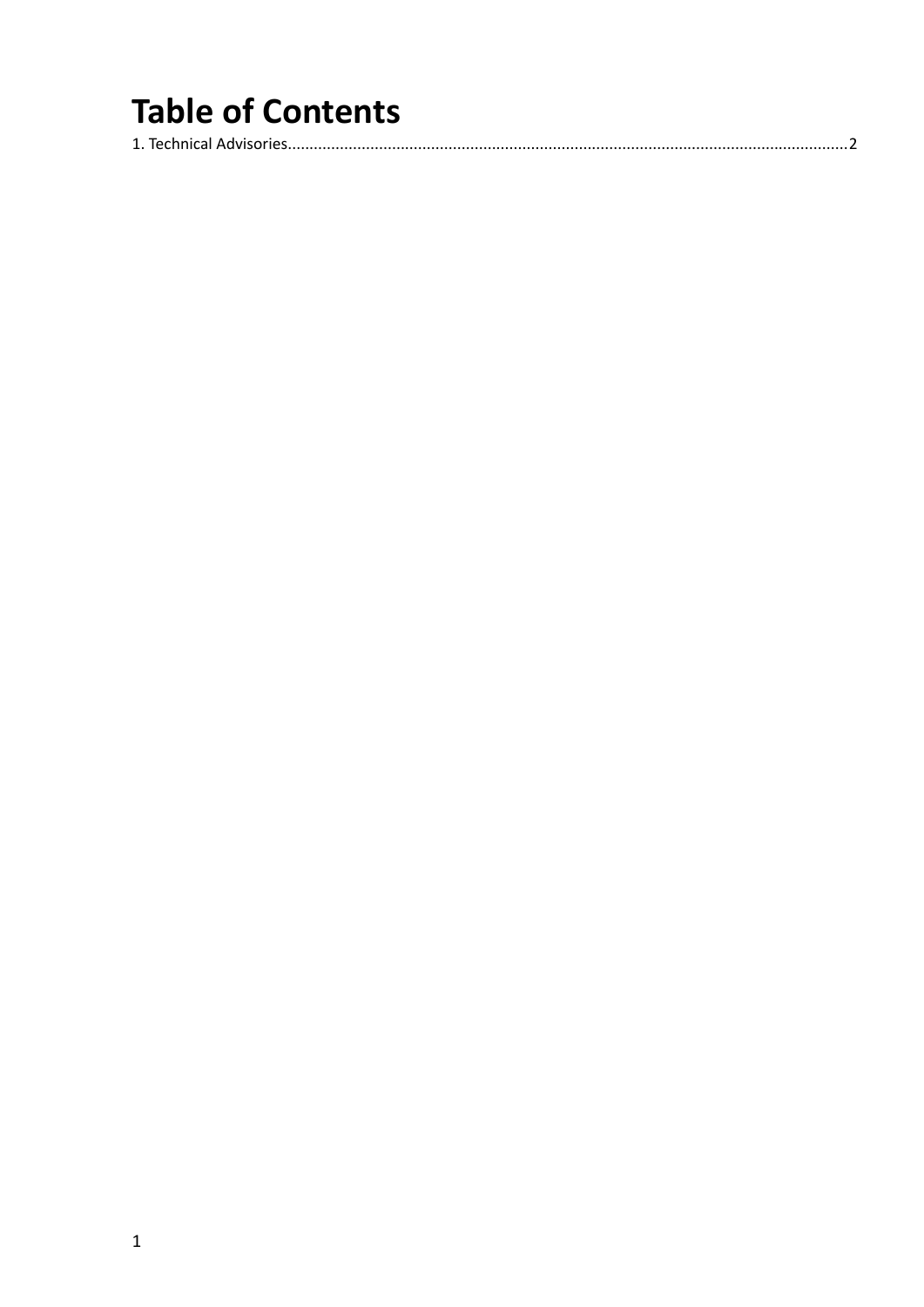## <span id="page-1-0"></span>**1. Technical Advisories**

**Home** Top

- [Technical](#page-3-0) [Advisory](#page-3-0) [#1](#page-3-0)
- · [Technical](#page-3-1) [Advisory](#page-3-1) [#2](#page-3-1)
- · [Technical](#page-4-0) [Advisory](#page-4-0) [#3](#page-4-0) [-](#page-4-0) [reissued](#page-4-0) [April](#page-4-0) [20](#page-4-0)
- [Technical](#page-4-1) [Advisory](#page-4-1) [#4](#page-4-1) [-](#page-4-1) [End](#page-4-1) [of](#page-4-1) [Support](#page-4-1) [for](#page-4-1) [1.2,](#page-4-1) [1.3,](#page-4-1) [1.4](#page-4-1) [and](#page-4-1) [1.4.x](#page-4-1) [Releases](#page-4-1)
- · [Technical](#page-5-0) [Advisory](#page-5-0) [#5](#page-5-0) [-](#page-5-0) [Incomplete](#page-5-0) [response](#page-5-0) [from](#page-5-0) [PowerScale](#page-5-0) [PAPI](#page-5-0) [may](#page-5-0) [result](#page-5-0) [in](#page-5-0) [deletion](#page-5-0) [of](#page-5-0) [Configuration](#page-5-0) [Objects](#page-5-0)
- · [Technical](#page-6-0) [Advisory](#page-6-0) [#6](#page-6-0) [-](#page-6-0) [Set](#page-6-0) [SyncIQ](#page-6-0) [policies](#page-6-0) [to](#page-6-0) [manual](#page-6-0) [schedule](#page-6-0) [or](#page-6-0) [longer](#page-6-0) [schedule](#page-6-0) [with](#page-6-0) [1.6](#page-6-0) [release](#page-6-0) [or](#page-6-0) [risk](#page-6-0) [scheduled](#page-6-0) [jobs](#page-6-0) [running](#page-6-0) [during](#page-6-0) [failover](#page-6-0) [and](#page-6-0) [failing](#page-6-0) [overall](#page-6-0) [Eyeglass](#page-6-0) [failover](#page-6-0) [steps](#page-6-0)
- · [Technical](#page-7-0) [Advisory](#page-7-0) [#7](#page-7-0) [-](#page-7-0) [OneFS](#page-7-0) [8](#page-7-0) [BMC](#page-7-0) [firmware](#page-7-0) [bug](#page-7-0) [API](#page-7-0) [call](#page-7-0)
- · [Technical](#page-7-1) [Advisory](#page-7-1) [#8](#page-7-1) [-](#page-7-1) [End](#page-7-1) [of](#page-7-1) [Support](#page-7-1) [for](#page-7-1) [1.5.4](#page-7-1) [Release](#page-7-1)
- · [Technical](#page-8-0) [Advisory](#page-8-0) [#9](#page-8-0) [-](#page-8-0) [Open](#page-8-0) [files](#page-8-0) [Detection](#page-8-0) [on](#page-8-0) [PowerScale](#page-8-0)
- · [Technical](#page-8-1) [Advisory](#page-8-1) [#10](#page-8-1) [-](#page-8-1) [Uncontrolled](#page-8-1) [Failover](#page-8-1) [Issue](#page-8-1) [when](#page-8-1) [PowerScale](#page-8-1) [Cluster](#page-8-1) [added](#page-8-1) [to](#page-8-1) [Eyeglass](#page-8-1) [with](#page-8-1) [FQDN](#page-8-1)
- · [Technical](#page-10-0) [Advisory](#page-10-0) [#11](#page-10-0) [-](#page-10-0) [End](#page-10-0) [of](#page-10-0) [Support](#page-10-0) [for](#page-10-0) [1.6.x](#page-10-0) [Release](#page-10-0) [Notice](#page-10-0) [as](#page-10-0) [of](#page-10-0) [May](#page-10-0) [31,](#page-10-0) [2017](#page-10-0)
- · [Technical](#page-10-1) [Advisory](#page-10-1) [#12](#page-10-1) [-](#page-10-1) [DR](#page-10-1) [Dashboard/Zone](#page-10-1) [Readiness](#page-10-1) [display](#page-10-1) [issue](#page-10-1) [for](#page-10-1) [Failed](#page-10-1) [Over](#page-10-1) [Status](#page-10-1) [-](#page-10-1) [no](#page-10-1) [loss](#page-10-1) [of](#page-10-1) [failover](#page-10-1) [functionality](#page-10-1)
- · [Technical](#page-11-0) [Advisory](#page-11-0) [#13](#page-11-0) [-](#page-11-0) [Spectra/Meltdown](#page-11-0) [Available](#page-11-0) [in](#page-11-0) [Appliance](#page-11-0) [2.5.x](#page-11-0)
- · [Technical](#page-12-0) [Advisory](#page-12-0) [#14](#page-12-0) [-](#page-12-0) [EOS](#page-12-0) [1.9.x](#page-12-0) [Releases](#page-12-0)
- · [Technical](#page-12-1) [Advisory](#page-12-1) [#15](#page-12-1)  [cross](#page-12-1) [site](#page-12-1) [scripting](#page-12-1) [CVE](#page-12-1) [on](#page-12-1) [PowerScale](#page-12-1)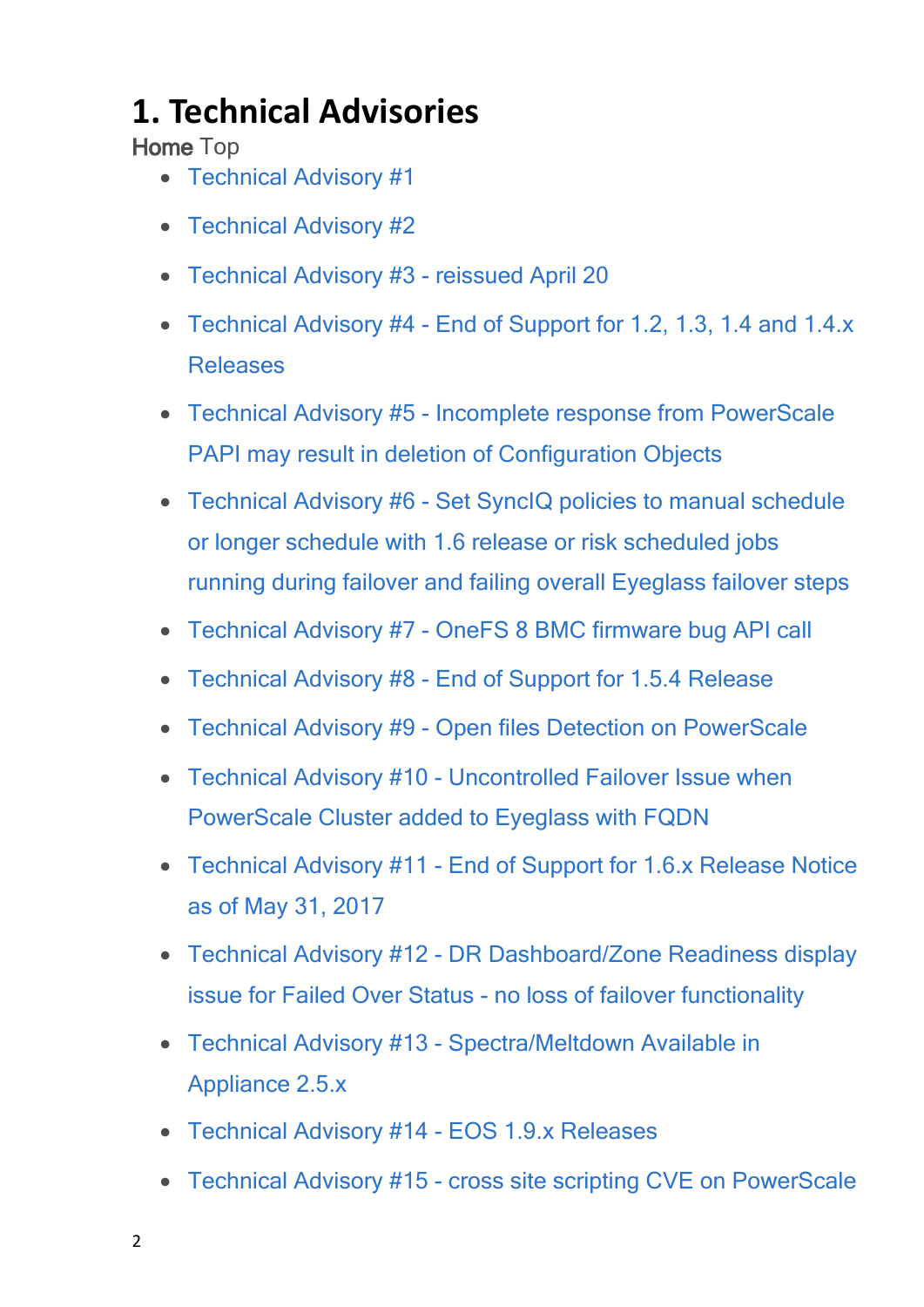- [Technical](#page-13-0) [Advisory](#page-13-0) [#16](#page-13-0) [-](#page-13-0) [Config](#page-13-0) [Sync](#page-13-0) [may](#page-13-0) [skip](#page-13-0) [steps](#page-13-0) [on](#page-13-0) [Error](#page-13-0)
- · [Technical](#page-13-1) [Advisory](#page-13-1) [#17](#page-13-1) [-](#page-13-1) [PowerScale](#page-13-1) [CSRF](#page-13-1) [Authentication](#page-13-1) [is](#page-13-1) [not](#page-13-1) [compatible](#page-13-1) [with](#page-13-1) [Smartconnect](#page-13-1) [and](#page-13-1) [API](#page-13-1) [services](#page-13-1) [Affects Eyeglass](#page-13-1) [releases](#page-13-1) [2.5.3](#page-13-1) [and](#page-13-1) [later](#page-13-1)
- · [Technical](#page-14-0) [Advisory](#page-14-0) [#18](#page-14-0) [-](#page-14-0) [Ransomware](#page-14-0) [Defender](#page-14-0) [ECA](#page-14-0) [cluster](#page-14-0) [without](#page-14-0) [Internet](#page-14-0) [access](#page-14-0) [potential](#page-14-0) [for](#page-14-0) [false](#page-14-0) [positives](#page-14-0)
- · [Technical](#page-15-0) [Advisory](#page-15-0) [#19](#page-15-0) [-](#page-15-0) [SMB](#page-15-0) [Data](#page-15-0) [Integrity](#page-15-0) [corner](#page-15-0) [case](#page-15-0) [can](#page-15-0) [leave](#page-15-0) [Deny](#page-15-0) [permission](#page-15-0) [on](#page-15-0) [some](#page-15-0) [or](#page-15-0) [all](#page-15-0) [shares](#page-15-0)
- · [Technical](#page-16-0) [Advisory](#page-16-0) [#20](#page-16-0) [-](#page-16-0) [PowerScale](#page-16-0) [Auditing](#page-16-0) [incorrectly](#page-16-0) [records](#page-16-0) [audit](#page-16-0) [events](#page-16-0) [for](#page-16-0) [paths](#page-16-0) [that](#page-16-0) [do](#page-16-0) [not](#page-16-0) [exist](#page-16-0) [on](#page-16-0) [the](#page-16-0) [cluster](#page-16-0) [when](#page-16-0) [SMB](#page-16-0) [share](#page-16-0) [is](#page-16-0) [mounted](#page-16-0) [with](#page-16-0) [subfolders](#page-16-0) [with](#page-16-0) [a](#page-16-0) [case](#page-16-0) [that](#page-16-0) [does](#page-16-0) [not](#page-16-0) [match](#page-16-0) [the](#page-16-0) [file](#page-16-0) [system](#page-16-0)
- · [Technical](#page-17-0) [Advisory](#page-17-0) [#21](#page-17-0)  [OneFS](#page-17-0) [CLI](#page-17-0) [command](#page-17-0) [bug](#page-17-0) [fails](#page-17-0) [to](#page-17-0) [exit](#page-17-0) [ram](#page-17-0)
- · [Technical](#page-18-0) [Advisory](#page-18-0) [#22](#page-18-0) [-](#page-18-0) [Onefs](#page-18-0) [8.2](#page-18-0) [Does](#page-18-0) [not](#page-18-0) [support](#page-18-0) [REST](#page-18-0) [API](#page-18-0) [or](#page-18-0) [SSH](#page-18-0) [SSIP](#page-18-0) [connections](#page-18-0) [from](#page-18-0) [Eyeglass](#page-18-0)
- · [Technical](#page-19-0) [Advisory](#page-19-0) [#23](#page-19-0) [-](#page-19-0) [2.5.6](#page-19-0) [Patch](#page-19-0) [1](#page-19-0) [Addresses](#page-19-0) [failover](#page-19-0) [Scenario's](#page-19-0) [that](#page-19-0) [can](#page-19-0) [delay](#page-19-0) [some](#page-19-0) [steps](#page-19-0) [from](#page-19-0) [starting](#page-19-0) [immediately](#page-19-0)
- · [Technical](#page-20-0) [Advisory](#page-20-0) [#24](#page-20-0) [Config](#page-20-0) [Only](#page-20-0) [Migration](#page-20-0) [Job](#page-20-0) [deletes](#page-20-0) [shares](#page-20-0) [and](#page-20-0) [exports](#page-20-0) [on](#page-20-0) [the](#page-20-0) [Destination](#page-20-0) [Access](#page-20-0) [Zone](#page-20-0)
- · [Technical](#page-20-1) [Advisory](#page-20-1) [#25](#page-20-1) [OneFS](#page-20-1) [fails](#page-20-1) [to](#page-20-1) [create](#page-20-1) [Quotas](#page-20-1) [with](#page-20-1) [corrupt](#page-20-1) [configuration](#page-20-1)
- · [Technical](#page-21-0) [Advisory](#page-21-0) [#26](#page-21-0) [Eyeglass](#page-21-0) [VM](#page-21-0) [Log4j](#page-21-0) [Hardening](#page-21-0)
- · [Technical](#page-23-0) [Advisory](#page-23-0) [#27](#page-23-0) [-](#page-23-0) [ECA](#page-23-0) [VM](#page-23-0) [Log4j](#page-23-0) [Hardening](#page-23-0) [-](#page-23-0) [\(Ransomware](#page-23-0) [Defender,](#page-23-0) [Easy](#page-23-0) [Auditor,](#page-23-0) [Performance](#page-23-0) [Auditor\)](#page-23-0)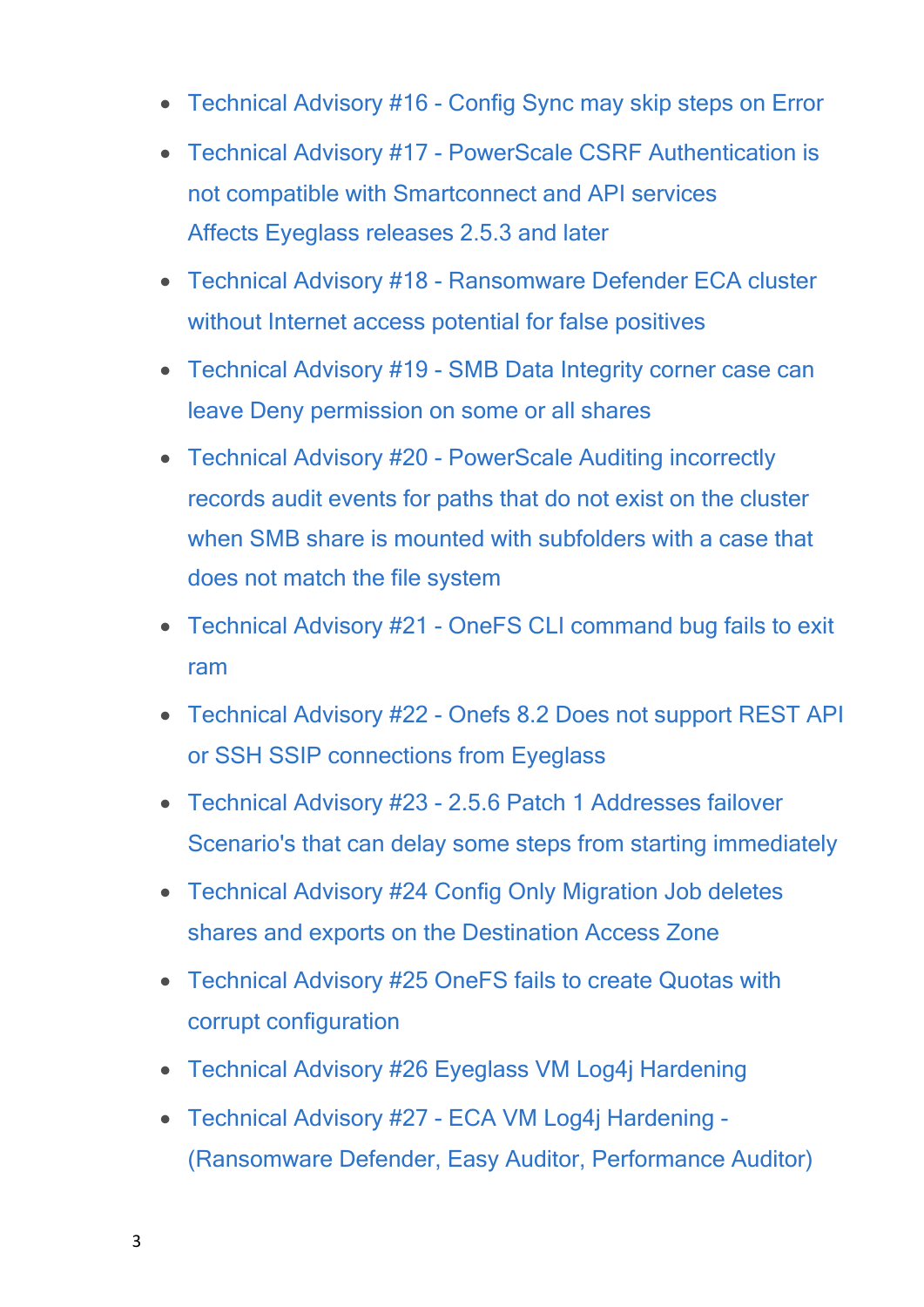- · [Technical](#page-28-0) [Advisory](#page-28-0) [#28](#page-28-0) [-](#page-28-0) [Search](#page-28-0) [&](#page-28-0) [Recover,](#page-28-0) [Golden](#page-28-0) [Copy](#page-28-0) [VM](#page-28-0) [Log4j](#page-28-0) [Hardening](#page-28-0)
- · [Technical](#page-32-0) [Advisory](#page-32-0) [#29](#page-32-0) [CVE-2021-45046](#page-32-0) [log4j](#page-32-0) [\(2.16\)](#page-32-0) [-](#page-32-0) [Does](#page-32-0) [not](#page-32-0) [apply](#page-32-0) [to](#page-32-0) [any](#page-32-0) [Superna](#page-32-0) [product](#page-32-0)
- · [Technical](#page-34-0) [Advisory](#page-34-0) [#30](#page-34-0) [How](#page-34-0) [to](#page-34-0) [Mitigate](#page-34-0) [Vulnerabilities](#page-34-0) [in](#page-34-0) JRE 1.8.0 291 [in](#page-34-0) [Eyeglass](#page-34-0) [Appliance](#page-34-0)
- · [Technical](#page-35-0) [Advisory](#page-35-0) [#31](#page-35-0) [Ransomware](#page-35-0) [Defender](#page-35-0) [NFS](#page-35-0) [Event](#page-35-0) [Detection](#page-35-0) [Always](#page-35-0) [Enabled](#page-35-0) [in](#page-35-0) [2.5.8.1-22080/22100](#page-35-0)

## <span id="page-3-0"></span>Technical Advisory #1

For customers where the total number of objects (SMB Shares, NFS Exports, NFS Alias, Quotas) being managed by Superna Eyeglass exceeds 10,000, tasks being performed against the cluster for a large number of objects (such as creating quotas during a failover) may overwhelm the cluster such that not all tasks are completed. An adjustment to the Superna Eyeglass parallel task limit is required. Contact support.superna.net for assistance in updating Eyeglass.

### <span id="page-3-1"></span>Technical Advisory #2

In some environments, the memory allocated for the Superna Eyeglass database is not sufficient. In this case Superna Eyeglass no longer functions and the Superna Eyeglass web page windows appear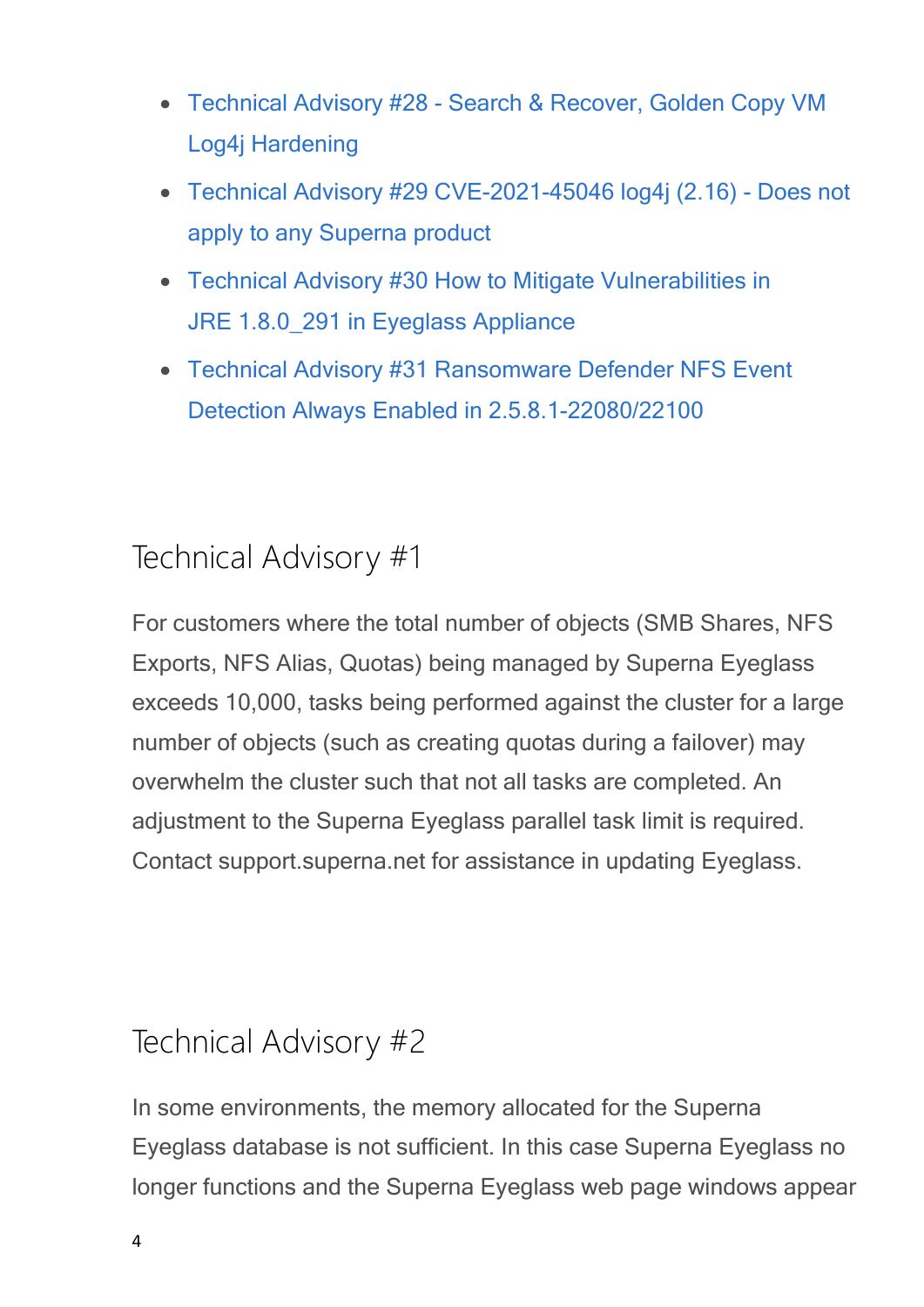empty. If you experience this issue, contact support.superna.net for assistance in updating Eyeglass to adjust the memory allocated to the database.

Update April 6, 2016: This issue has been addressed in Eyeglass 1.5.1

## <span id="page-4-0"></span>Technical Advisory #3 - reissued April 20

An issue in Eyeglass Release 1.5.0 and 1.5.1 results in duplicate exports being created on the target cluster under certain conditions such as poor connectivity between Eyeglass and the PowerScale cluster. This issue will be addressed in Eyeglass 1.5.2. This issue does not exist in Eyeglass 1.4.8. Eyeglass installations using exports should not upgrade to Eyeglass 1.5.0 or 1.5.1.

Update April 25, 2016: This issue has been addressed in Eyeglass 1.5.2

<span id="page-4-1"></span>Technical Advisory #4 - End of Support for 1.2, 1.3, 1.4 and 1.4.x Releases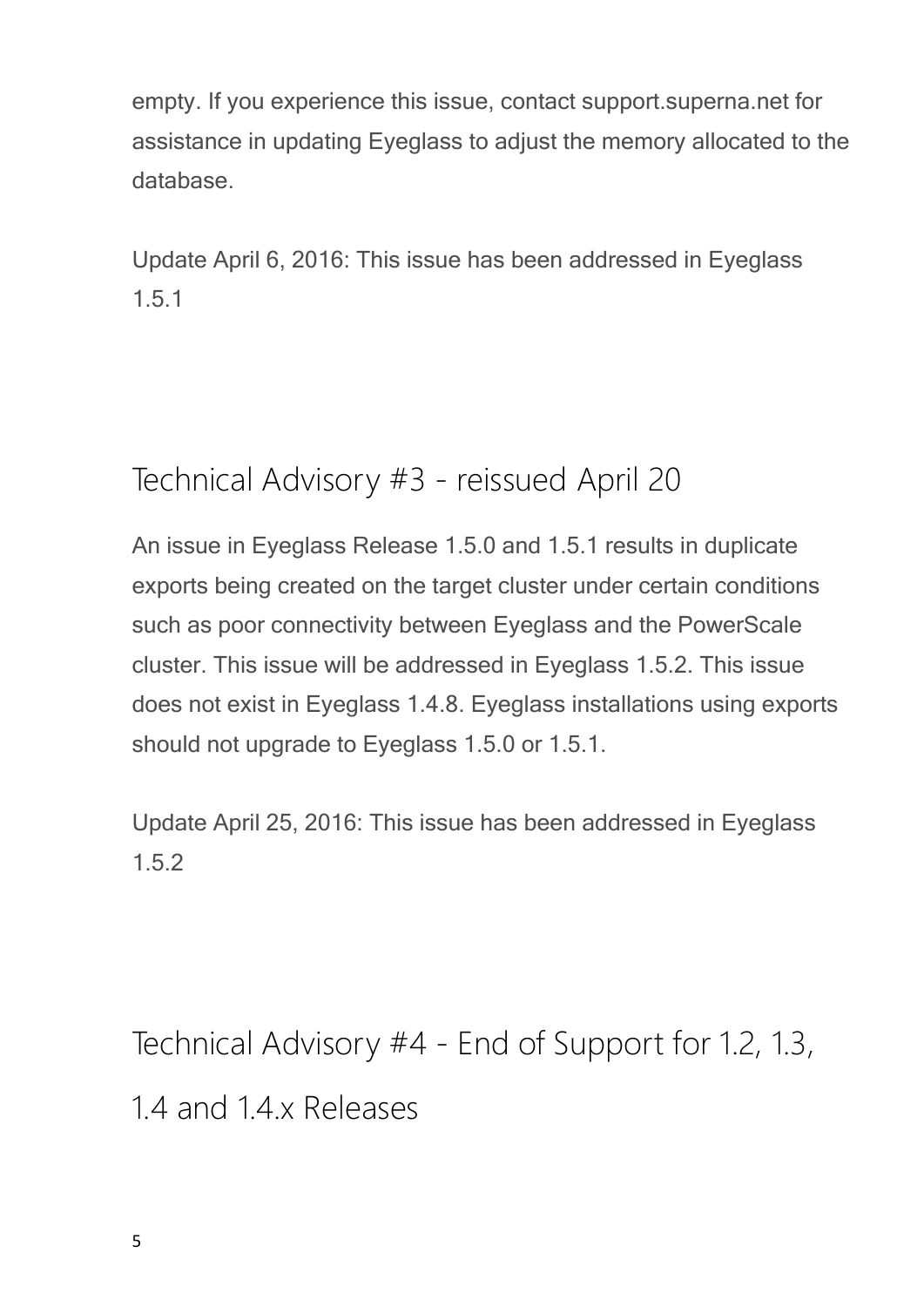All customers running the above releases should upgrade to the latest release using upgrade guide located here. Numerous failover and performance improvements exist in the latest release with all new cases requiring an upgrade.

<span id="page-5-0"></span>Technical Advisory #5 - Incomplete response from PowerScale PAPI may result in deletion of Configuration Objects

Please be advised that we have observed instances where the PowerScale Cluster PAPI used by Eyeglass to collect information becomes unresponsive such that Eyeglass requests for configuration objects are unanswered (for example 503 Service Unavailable). This results in empty Eyeglass inventory for objects that are not retrieved.

Should this happen during scheduled Eyeglass Configuration Replication, it may result in deletion of configuration objects (such as NFS export or SMB shares) from the target cluster. Subsequent cycle with correct response will resolve this situation by creating the configuration objects again.

Should this happen during Eyeglass assisted failover, it may result in deletion of missing configuration objects from both clusters as after the failover the target cluster with missing objects becomes the master active cluster.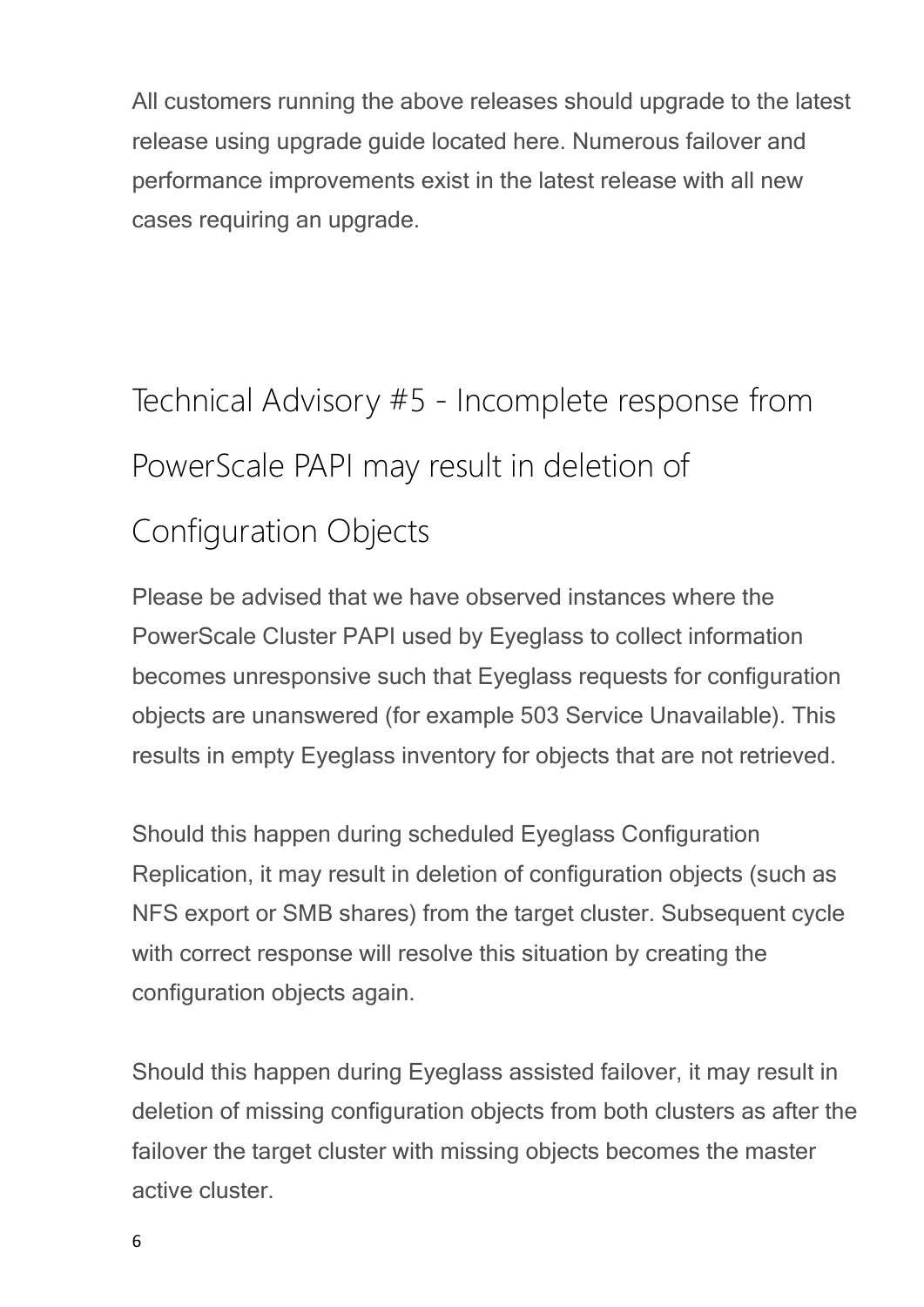The Eyeglass next release will contain defensive code to guard against deletion of configuration objects when the PowerScale PAPI response is incomplete. If you are planning a controlled failover, we ask that you wait and upgrade to 1.5.4 release that blocks PowerScale PAPI errors from impacting a successful failover. Update May 13, 2016: This issue has been addressed in Eyeglass

1.5.3

<span id="page-6-0"></span>Technical Advisory #6 - Set SyncIQ policies to manual schedule or longer schedule with 1.6 release or risk scheduled jobs running during failover and failing overall Eyeglass failover steps

Following EMC best practices to set SyncIQ policies to manual before any failover KB Article as reference "NOTE: A sync job and failover job cannot run simultaneously by design and will cause the failover attempt to fail. To avoid this condition, set all policies to manual."

Issue: Failover behavior in 1.6 was changed that exposes the window where scheduled policies do not have their scheduled removed in time to prevent them from running in 1.6 release.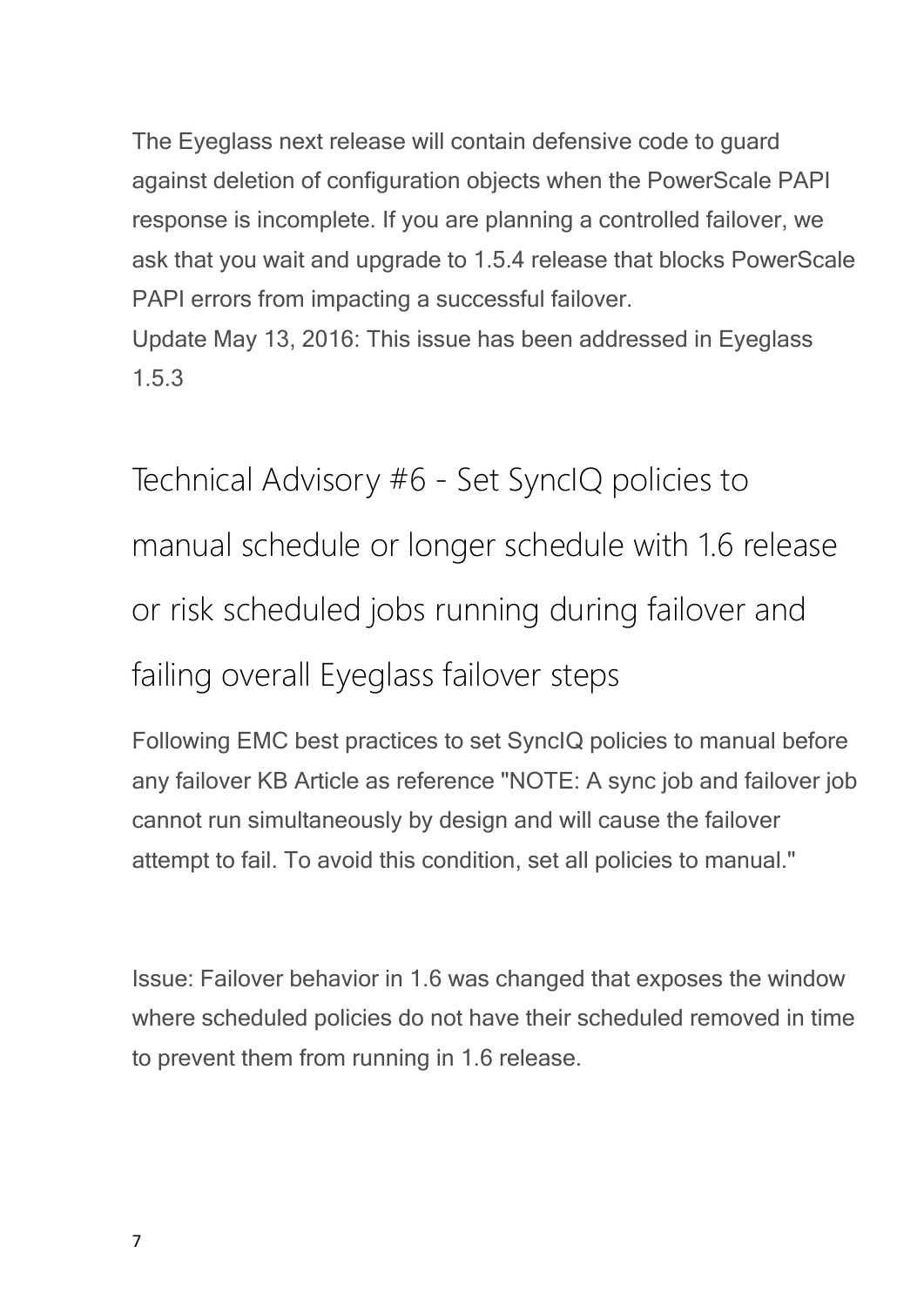This has been addressed in 1.6.3 by having schedules removed and cached at the beginning of the failover and reapplied at the end of the failover.

## <span id="page-7-0"></span>Technical Advisory #7 - OneFS 8 BMC firmware bug API call

Please be advised that we have found new case where the BMC firmware bug API call is made under Eyeglass1.6.1 code. This issue has been observed to manifest itself after several days in operation and affects Eyeglass installations where both PowerScale clusters are running OneFS 8. We have switched to a ssh call previously reviewed by EMC and confirmed to not query any BMC APIs in 1.6.x but a left over call in some cases still called this unused API in 1.6.1.

This has been addressed in the 1.6.2 patch such that the BMC firmware bug API is removed. We recommend this new patch release for all Eyeglass patch deployments managing OneFS 8 clusters.

### <span id="page-7-1"></span>Technical Advisory #8 - End of Support for 1.5.4

### Release

Effective November 1st, 2016 release 1.5.4, All customers running the above releases should upgrade to the latest release using upgrade guide located here. Numerous failover and performance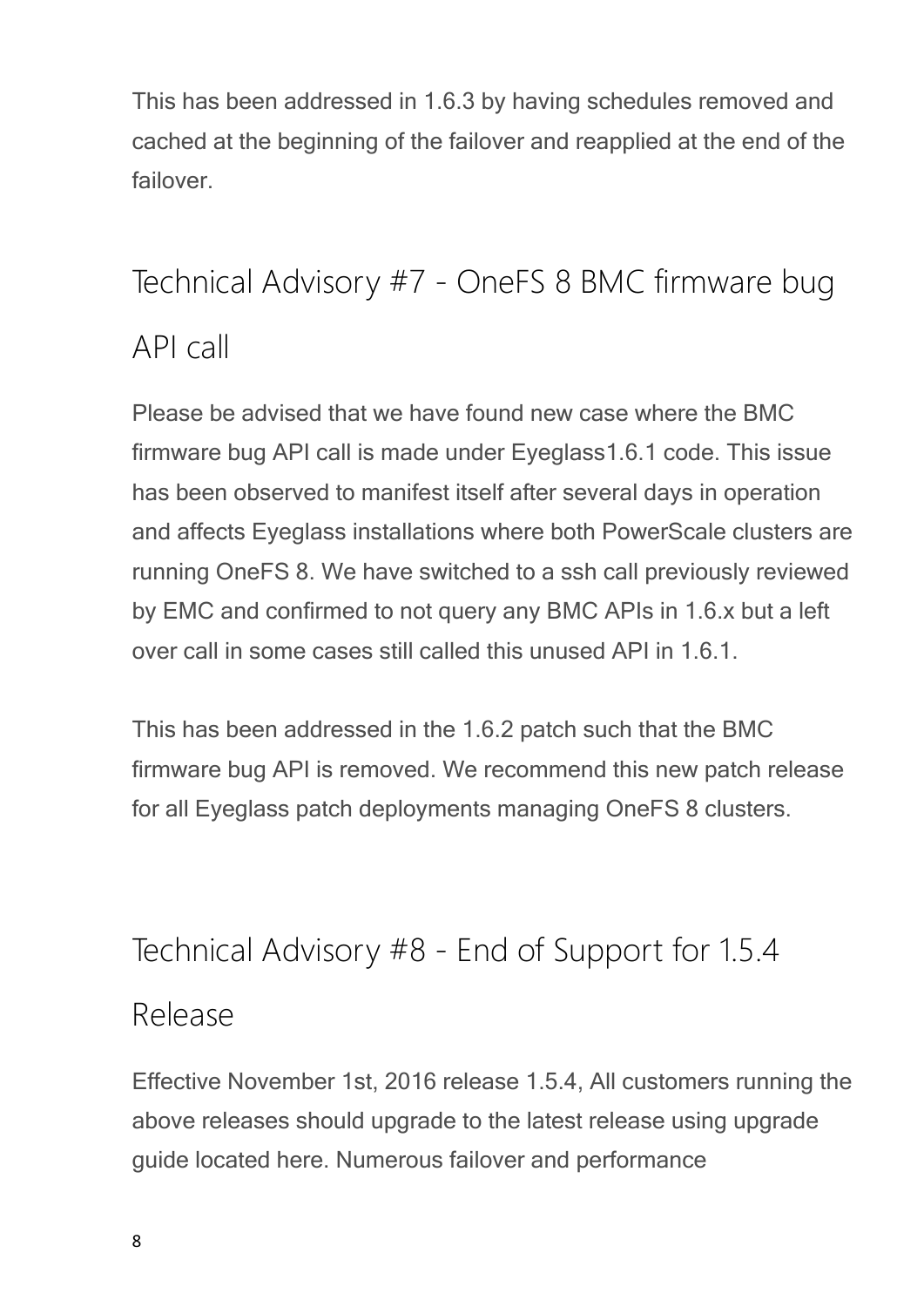improvements exist in the latest release with all new cases with this release requiring an upgrade as first resolution step.

# <span id="page-8-0"></span>Technical Advisory #9 - Open files Detection on PowerScale

A OneFS issue with open file detection used by Eyeglass in the DR assistant to show open files, only lists files open in system access zone. Other access zones that have open files are not returned by the ISI open files for array command. This means customers can not rely on the open file list in DR assistant to determine open files in none system access zones. No known fix available in any OneFS at this time.

As of release 1.8.1 this feature has been removed with no update or planned availability of a fixed API from Dell EMC.

<span id="page-8-1"></span>Technical Advisory #10 - Uncontrolled Failover Issue when PowerScale Cluster added to Eyeglass with

## FQDN

Applies to release < 1.8.1 For the case where PowerScale clusters have been added to Eyeglass using FQDN, uncontrolled failover for case where source cluster is not reachable does not start and gives the error ""Error performing zone failover: Cannot find associated source network element for zone".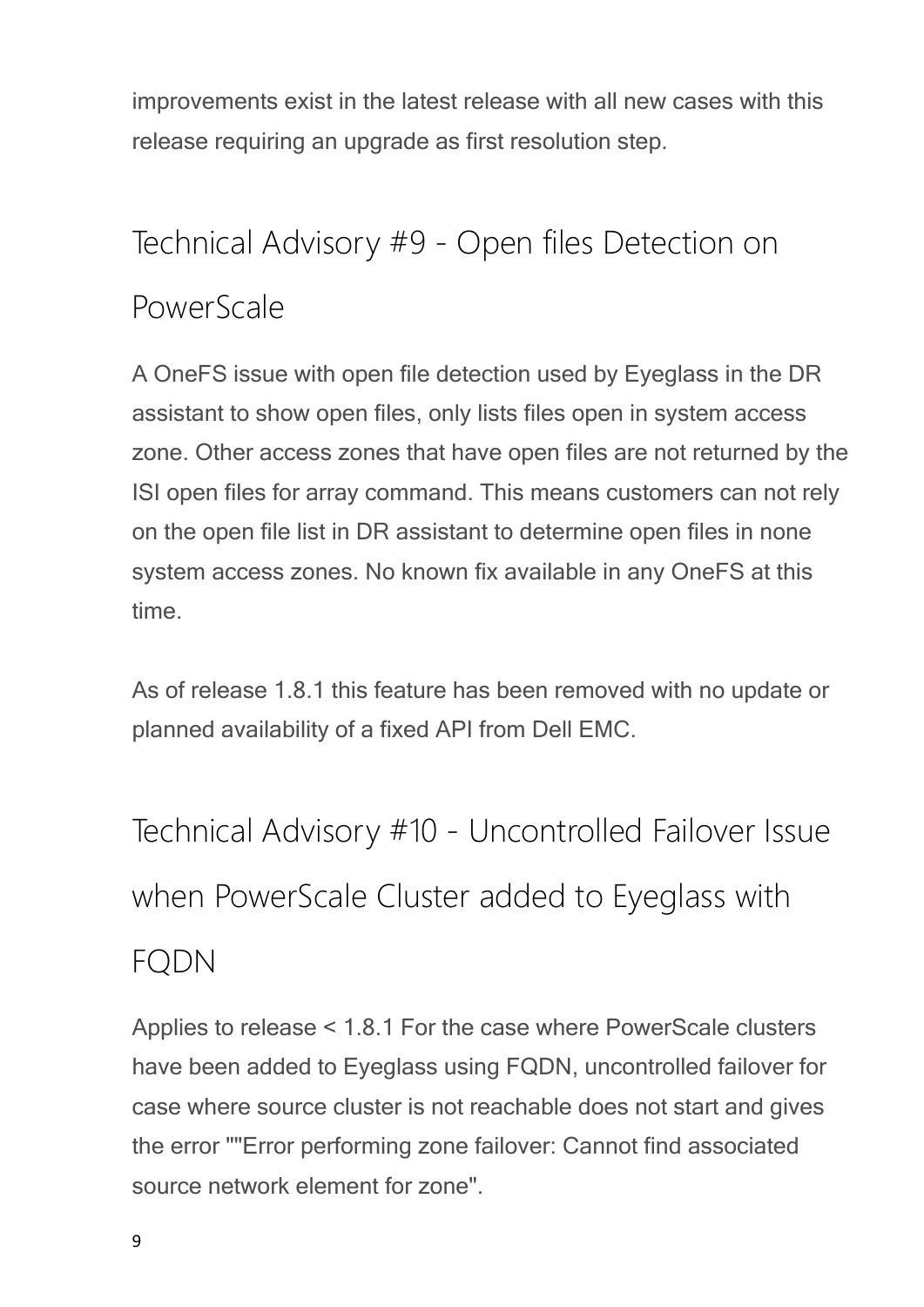This issue is addressed in a 1.8.1 patch. Eyeglass installations using FQDN to add clusters must upgrade to this patch once available.

Workaround:

Before an uncontrolled failover where the source cluster is not available, edit the /etc/hosts file on the Eyeglass appliance following the steps below:

1. ssh to the Eyeglass appliance.

2. Assume root user - when prompted for password use the admin user password

sudo su -

3. edit the /etc/hosts file

vi /etc/hosts

4. insert a line below the last line for the FQDN of your source cluster. The syntax is:

Syntax: IP-Address Full-Qualified-Hostname Short-Hostname Example: 172.16.89.45 sourcecluster.prod.superna.net source cluster

### where

IP-Address is a node IP from the subnet pool where the source cluster FQDN is provisioned

Full-Qualified-Hostname is the FQDN that was used to add the Source cluster to Eyeglass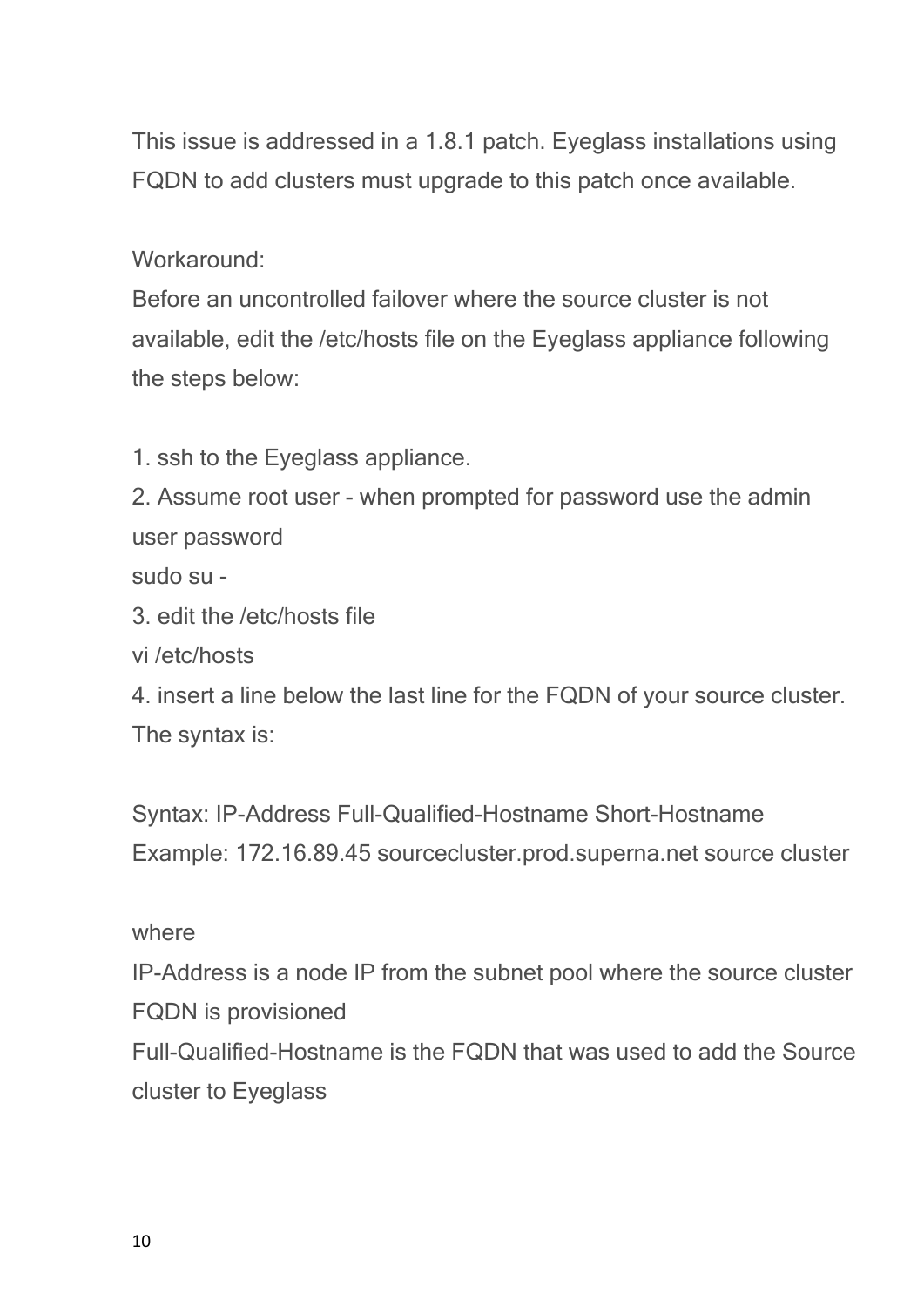# <span id="page-10-0"></span>Technical Advisory #11 - End of Support for 1.6.x Release Notice as of May 31, 2017

Effective July 30th, 2017 release 1.6.x, All customers running the above releases should upgrade to the latest release using upgrade guide located here. Numerous failover and performance improvements exist in the latest release with all new opened cases with this release will be asked to upgrade before issues are addressed as a first resolution step.

# <span id="page-10-1"></span>Technical Advisory #12 - DR Dashboard/Zone Readiness display issue for Failed Over Status - no loss of failover functionality

Applies to Release 1.9, 1.9.1. The DR Dashboard Zone Readiness status may not show the Failed Over status for the Cluster which is currently inactive. This does not affect the ability to failover from the active cluster nor is it possible to initiate a failover from the inactive cluster.

Workaround: Policy Readiness and DFS Readiness correctly display the FAILED OVER Failover Status

To determine which cluster Eyeglass considers active:

- 1. Login the the Eyeglass web page.
- 2. Open the DR Dashboard.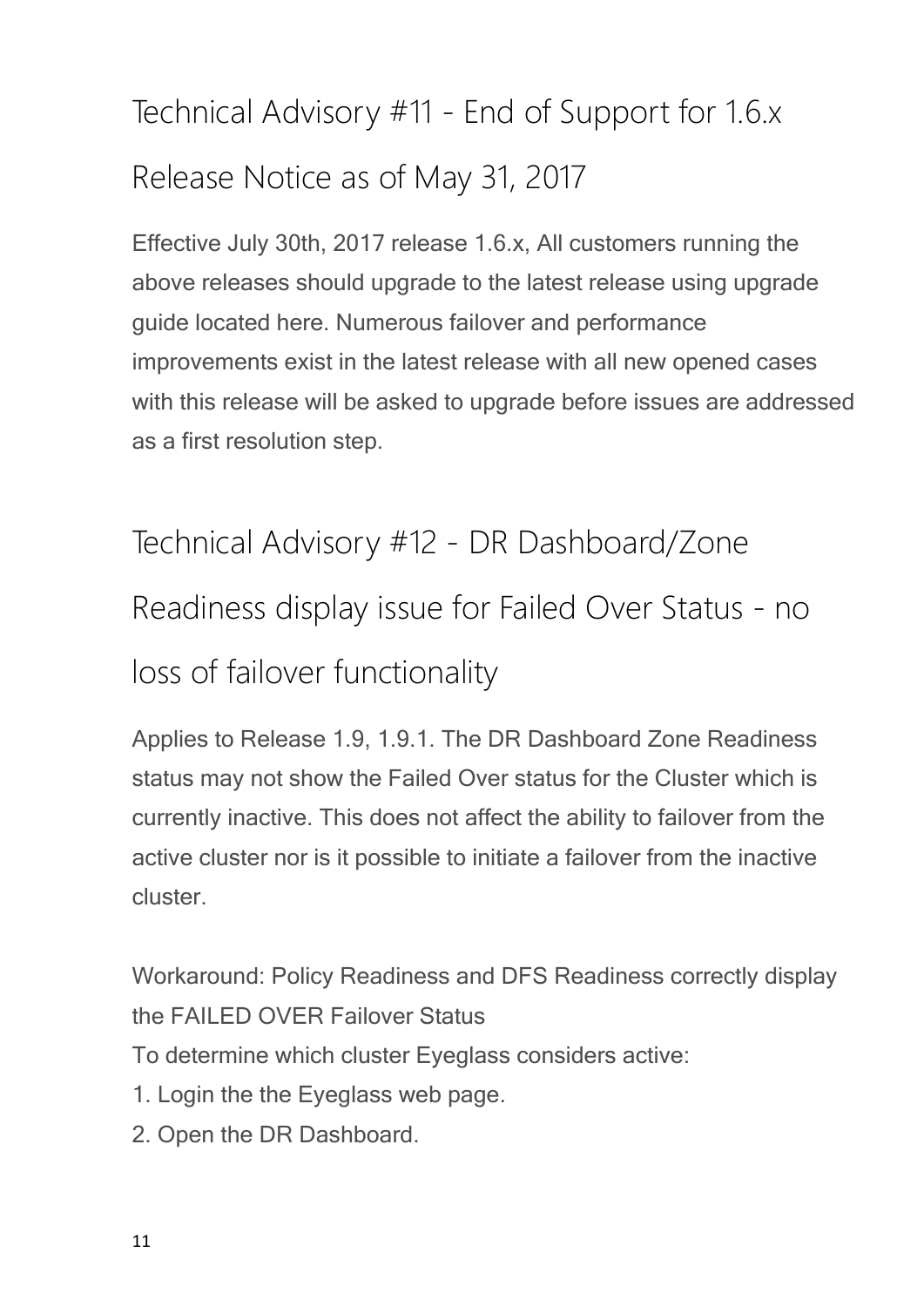3. Use the Policy Readiness or DFS Readiness view to determine which cluster is active for a specific policy.

4. Then the Zone Readiness vies can be used to confirm which Access Zone that policy falls under by opening the DR Failover Status window for an Access Zone and opening the OneFS SyncIQ Readiness folder. Here all of the SyncIQ Policies that are associated with Access Zone are listed.

This issue has been addressed in Release 1.9.2.

<span id="page-11-0"></span>Technical Advisory #13 - Spectra/Meltdown Available in Appliance 2.5.x

Upgrade path, follow this guide.

Note appliance defaults to weekly automatic critical patches and security updates if Internet connection is allowed to the appliance. If you would like email notification of OS updates follow this link and register. http://lists.suse.com/mailman/listinfo/sle-security-updates.

The current Open SUSE status is explained here on this link https://www.suse.com/c/suse-addresses-meltdown-spectrevulnerabilities/. The Open SUSE update will be posted to the mailing list once available.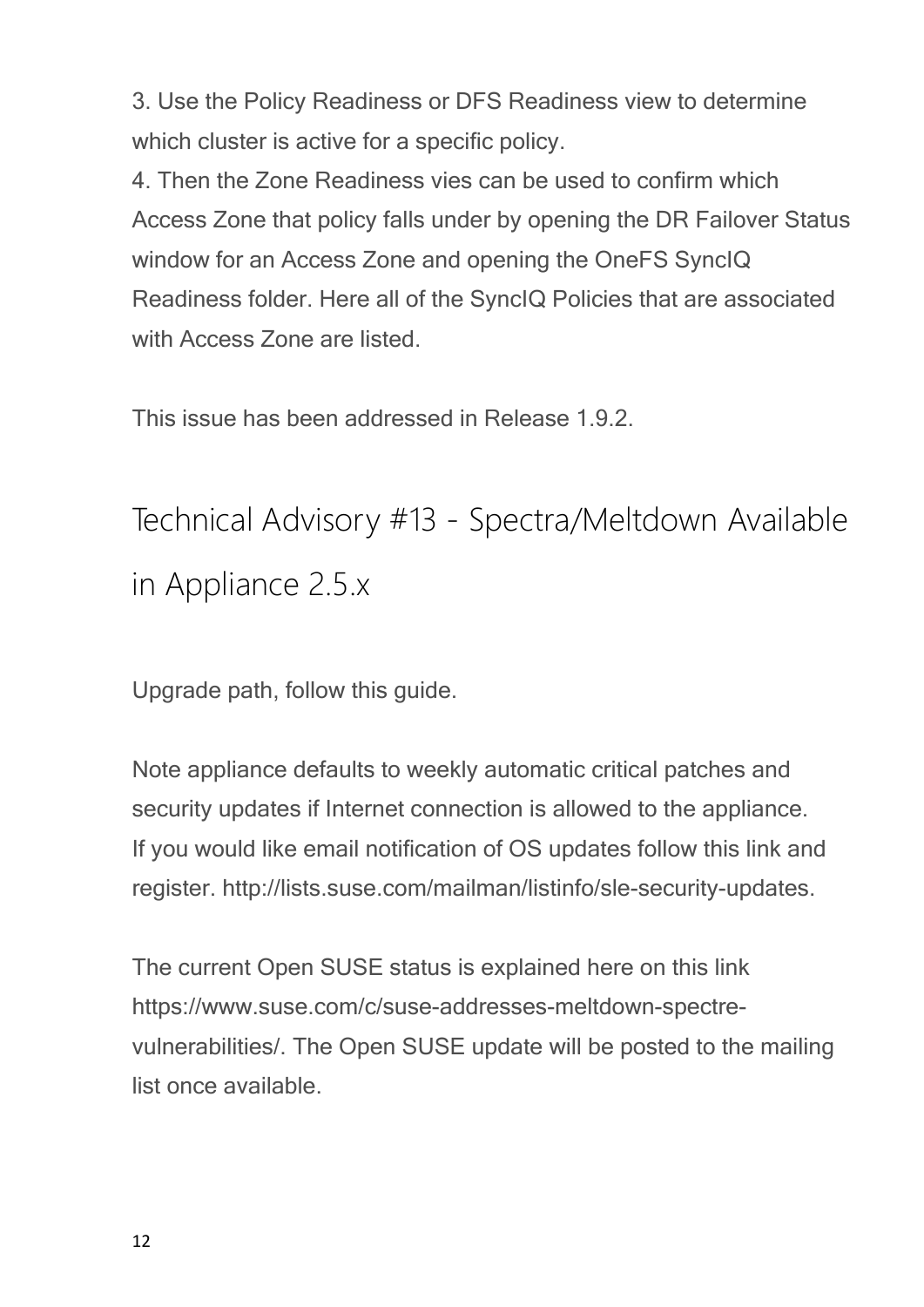CVE's below Available on appliances with 42.3 Open Suse

https://www.suse.com/security/cve/CVE-2017-5753/ https://www.suse.com/security/cve/CVE-2017-5715/

https://www.suse.com/security/cve/CVE-2017-5754/

<span id="page-12-0"></span>Technical Advisory #14 - EOS 1.9.x Releases EOS for Releases 1.9.x March 20, 2018

# <span id="page-12-1"></span>**Technical Advisory #15 - cross site scripting CVE on PowerScale**

cross site scripting vulnerabilities in CVE-2017-8024 requires a patch from PowerScale available for certain PowerScale release streams. This patch also requires disabling HTTP authentication which will affect Eyeglass directly. Eyeglass will not able to login to perform any DR functions. An updated version 2.5.3 will include alternate authentication solution for PowerScale to allow this complete CVE procedures to be applied. Partial implementation is possible by applying the path to PowerScale without disabling the HTTP authentication on the cluster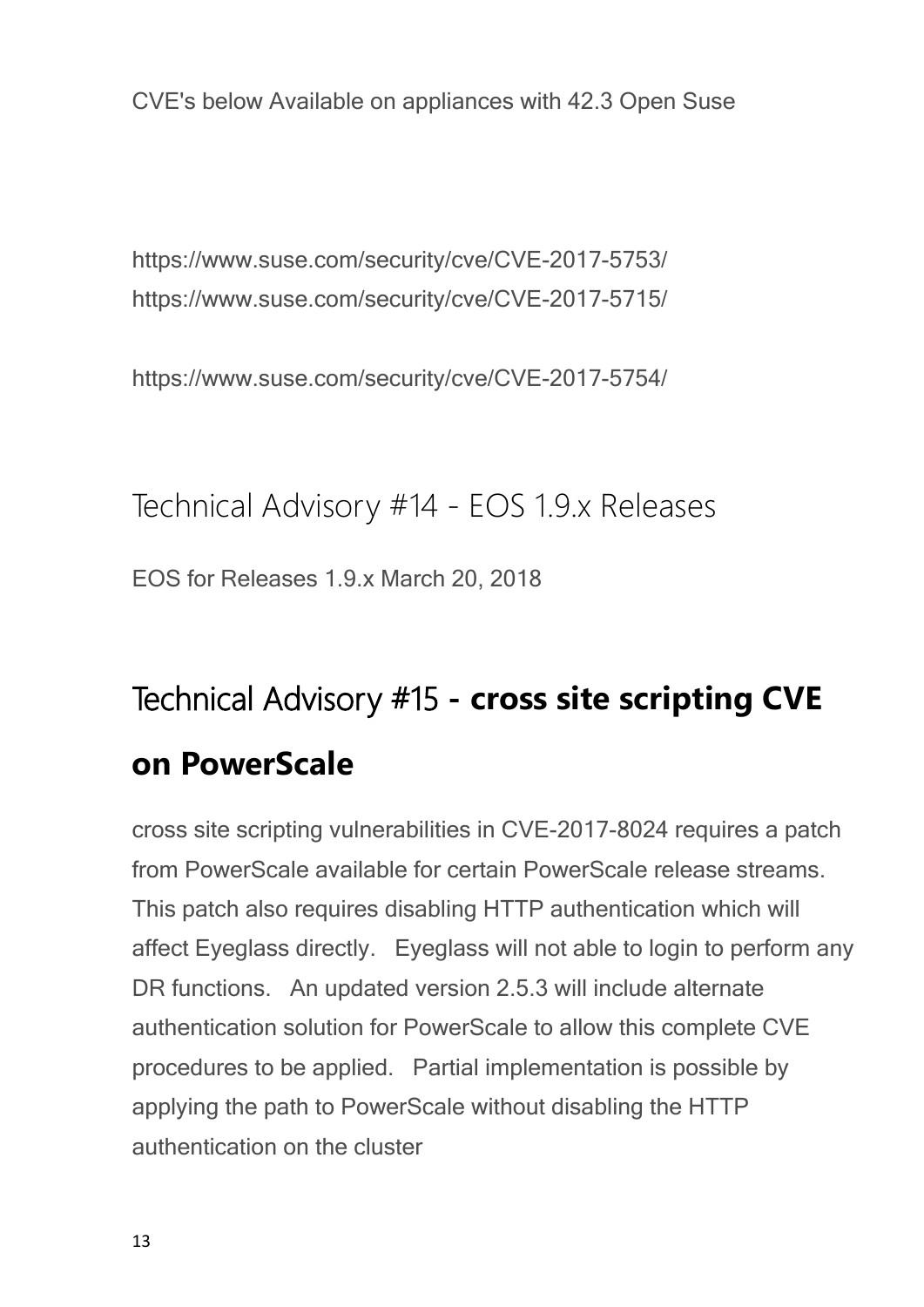# <span id="page-13-0"></span>**Technical Advisory #16 - Config Sync may skip steps on Error**

This issue is present in > 1.9.4 and can result in SMB shares and export not synced to DR if an object cannot be synced remaining objects are not attempted.

**Resolution:** Clear the error and all unsync changes will be synced successfully. A work around exists and requires a support case opened for instructions. This has been fixed in release 2.5.3 once it is GA. **We will also be releasing a patch to 2.5.2 that corrects this issue. The patch can be downloaded from the download page on located on the support site and will require download of the 2.5.2 offline installer and upgrading from 2.5.2 to latest build of 2.5.2 for an existing installation.**

# <span id="page-13-1"></span>**Technical Advisory #17 - PowerScale CSRF Authentication is not compatible with Smartconnect and API services Affects Eyeglass releases 2.5.3 and later**

### **NOTE: Only 2.5.3 and later supports a cluster with CSRF enabled.**

**Issue**: PowerScale does NOT support multi node cluster aware CSRF sessions for authentication and is NOT compatible with Smartconnect FQDN method #1. This is known limitation of PowerScale CSRF implementation.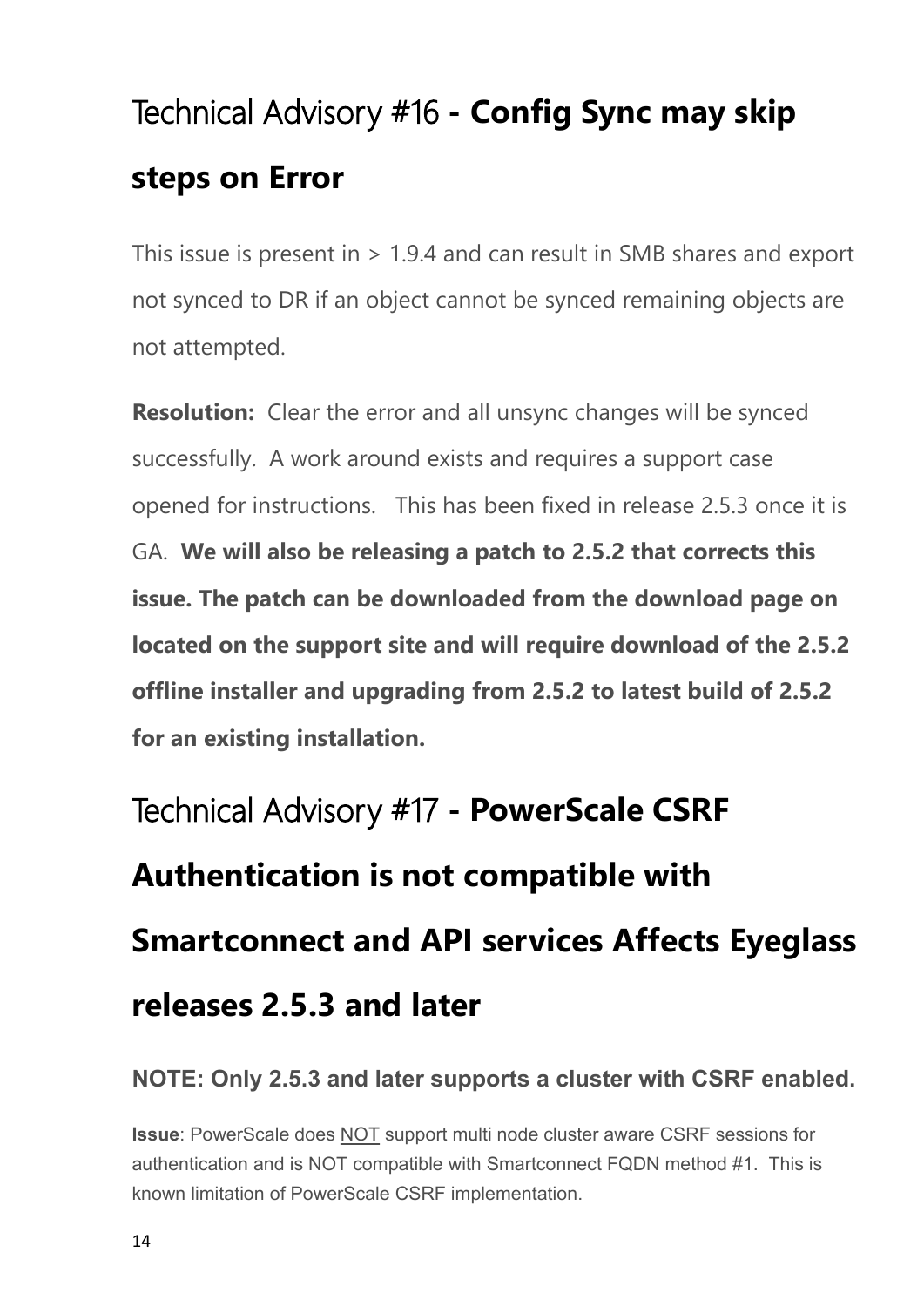**Impact**: None. SSIP is fully supported with many deployments using this method. The load balancing of FQDN has some potential to expose issues on various nodes in the cluster and a minor performance improvement for large object customers.

**Resolution**: To support **CSRF** on PowerScale requires settings that disable basic HTTPS authentication and uses session tokens for authentication. This requires Eyeglass to use the SSIP in the management access zone due to above **PowerScale limitation**.

- 1. If you have added clusters to Eyeglass with FQDN (How to check: Open Inventory Icon, right click the cluster and select Edit to determine how Eyeglass was added).
- 2. Open Jobs icon, record all policy states in all sections of this window. You will need to reenable these policies and enable DFS mode based on your records from this step.
- 3. Delete the cluster (right click menu on the cluster name, chose the delete option)
	- a. Repeat the delete for each cluster listed in the inventory icon
	- b. Re-add the cluster with the SSIP in the system access zone, enter eyeglass service account name used before and password
	- c. Repeat for each cluster Note: more than one cluster can be added before submitting the inventory job
	- d. Open Jobs Icon, then running jobs tab, wait for initial inventory to complete
	- e. Once complete click on job definition tab and enable all jobs based on the recorded configurations from the step above.
	- f. You may also need to enable DFS mode ([How](http://docedit.supernaeyeglass.com/smart/project-eyeglass-configuration-guides/eyeglass-microsoft-dfs-mode-admin-guide) [to](http://docedit.supernaeyeglass.com/smart/project-eyeglass-configuration-guides/eyeglass-microsoft-dfs-mode-admin-guide) [enable](http://docedit.supernaeyeglass.com/smart/project-eyeglass-configuration-guides/eyeglass-microsoft-dfs-mode-admin-guide) [DFS](http://docedit.supernaeyeglass.com/smart/project-eyeglass-configuration-guides/eyeglass-microsoft-dfs-mode-admin-guide) [mode](http://docedit.supernaeyeglass.com/smart/project-eyeglass-configuration-guides/eyeglass-microsoft-dfs-mode-admin-guide)
	- g. Use the bulk actions menu to enable the jobs ([How](https://support.superna.net/hc/en-us/articles/360000291346-Enable-a-User-disabled-Job) [to](https://support.superna.net/hc/en-us/articles/360000291346-Enable-a-User-disabled-Job) [enable](https://support.superna.net/hc/en-us/articles/360000291346-Enable-a-User-disabled-Job) [jobs](https://support.superna.net/hc/en-us/articles/360000291346-Enable-a-User-disabled-Job))
	- h. Then wait 5 minutes and verify all jobs are green
	- i. If any errors, please open a support case.

# <span id="page-14-0"></span>**Technical Advisory #18 - Ransomware Defender ECA cluster without Internet access potential for false positives**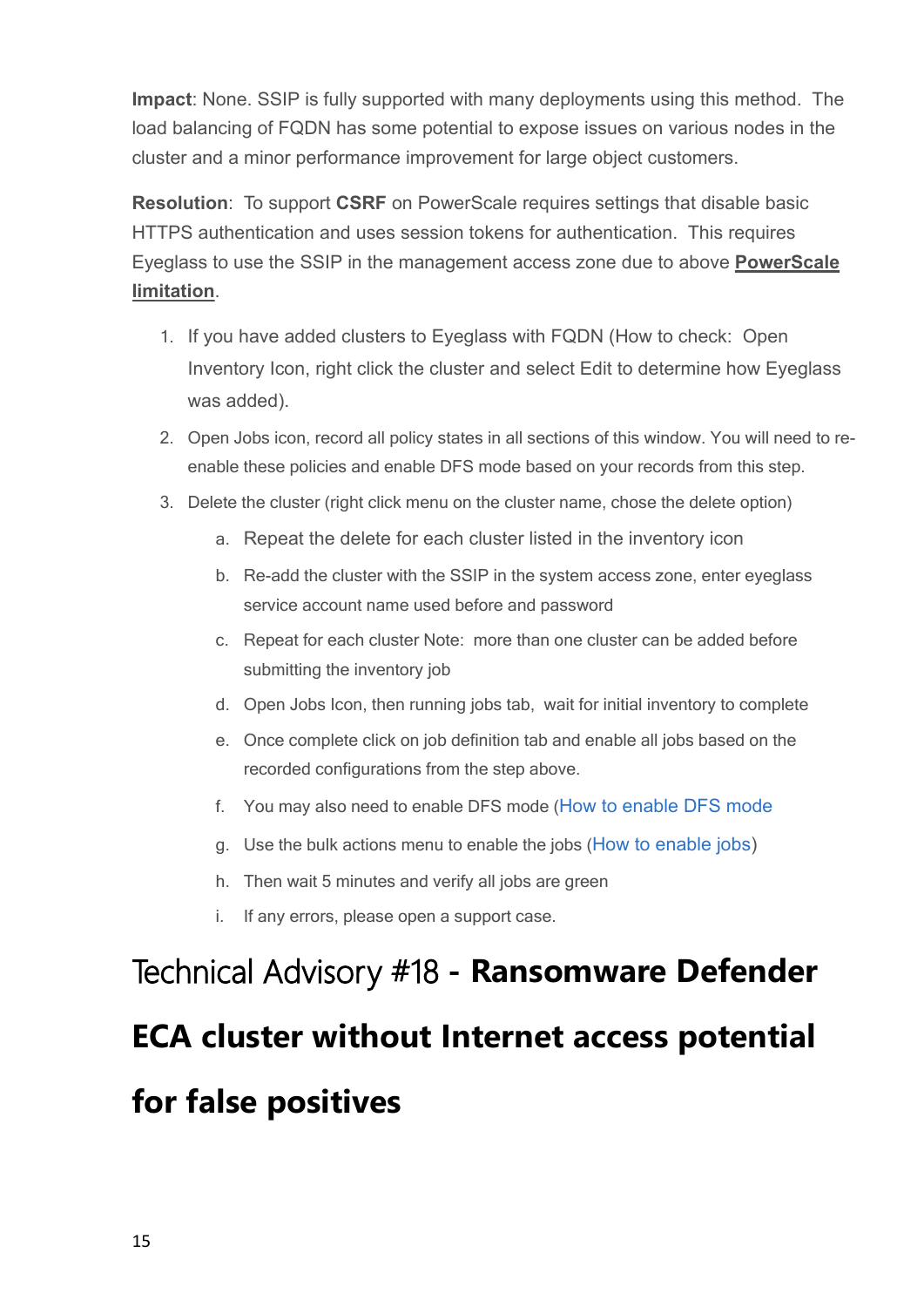**Issue**: In release 2.5.3 of Ransomware Defender a threat detector will sometimes match files that should not be considered Ransomware only when the ECA cluster does not have Internet access.

**Impact**: False positive detection of some users depending on the IO pattern.

**Resolution**: A new build of 2.5.3 with number 18257 is available for download now that addresses this issue, without any requirement to connect ECA clusters to the Internet.

- 1. Instructions to apply patch
- 2. Open a support case and request assistance to apply the patch.

<span id="page-15-0"></span>Technical Advisory #19 - SMB Data Integrity corner case can leave Deny permission on some or all shares

**Issue:**  Normal configuration sync runs every 5 minutes and under some conditions may detect the Deny everyone permission used by the Data Integrity DR Assistant failover feature and sync it to the DR cluster before the deny is removed by the failover process. This is a corner case that has rare.

**Impact:** After a failover some SMB shares may be left with a deny everyone permission blocking access to users.

**Solution:** Manually remove the Deny Everyone permission on the affected shares.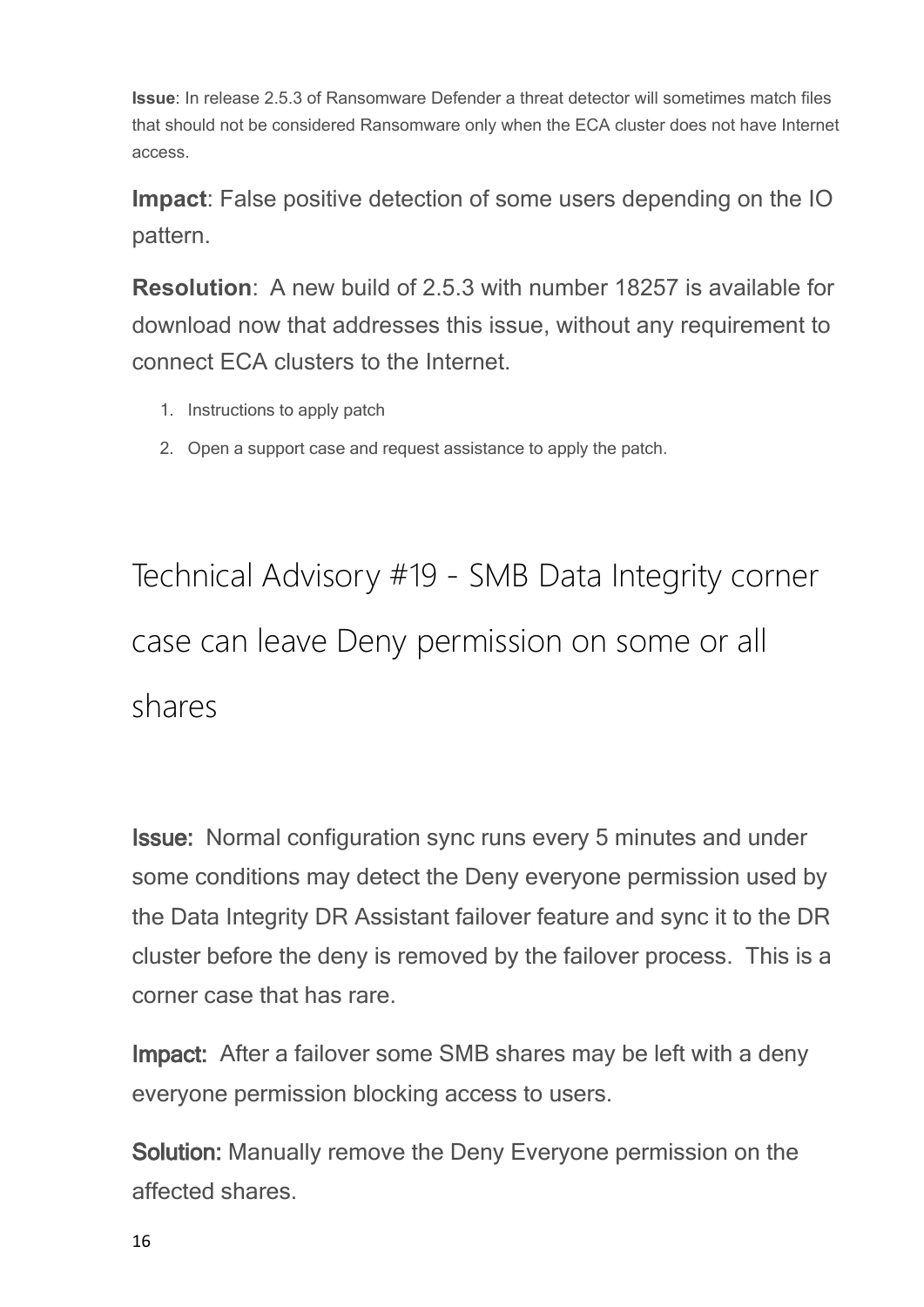### **Solution to Use SMB Data Integrity Feature:**

- 1. Disable the config Sync Job before the failover
	- a. using SSH to the Eyeglass appliance run:
	- b. igls admin schedules set --id Replication --enabled false
- 2. After the failover is complete
	- a. igls admin schedules set --id Replication --enabled true

**Resolution**: A new build of 2.5.4 with number 18275 has been released to address this issue.

<span id="page-16-0"></span>Technical Advisory #20 - PowerScale Auditing incorrectly records audit events for paths that do not exist on the cluster when SMB share is mounted with subfolders with a case that does not match the file system

Issue: Mounting below the SMB share of a file system path of **\ifs\data\temp** and the mount example \\dnsname\sharename\TEMP where temp is a subfolder will be audited incorrectly and recoreded as an audit event that does not exist in the file system. The audit event will be incorrectly created as /ifs/data/TEMP even though this path does not exist in the file system. PowerScale file system is case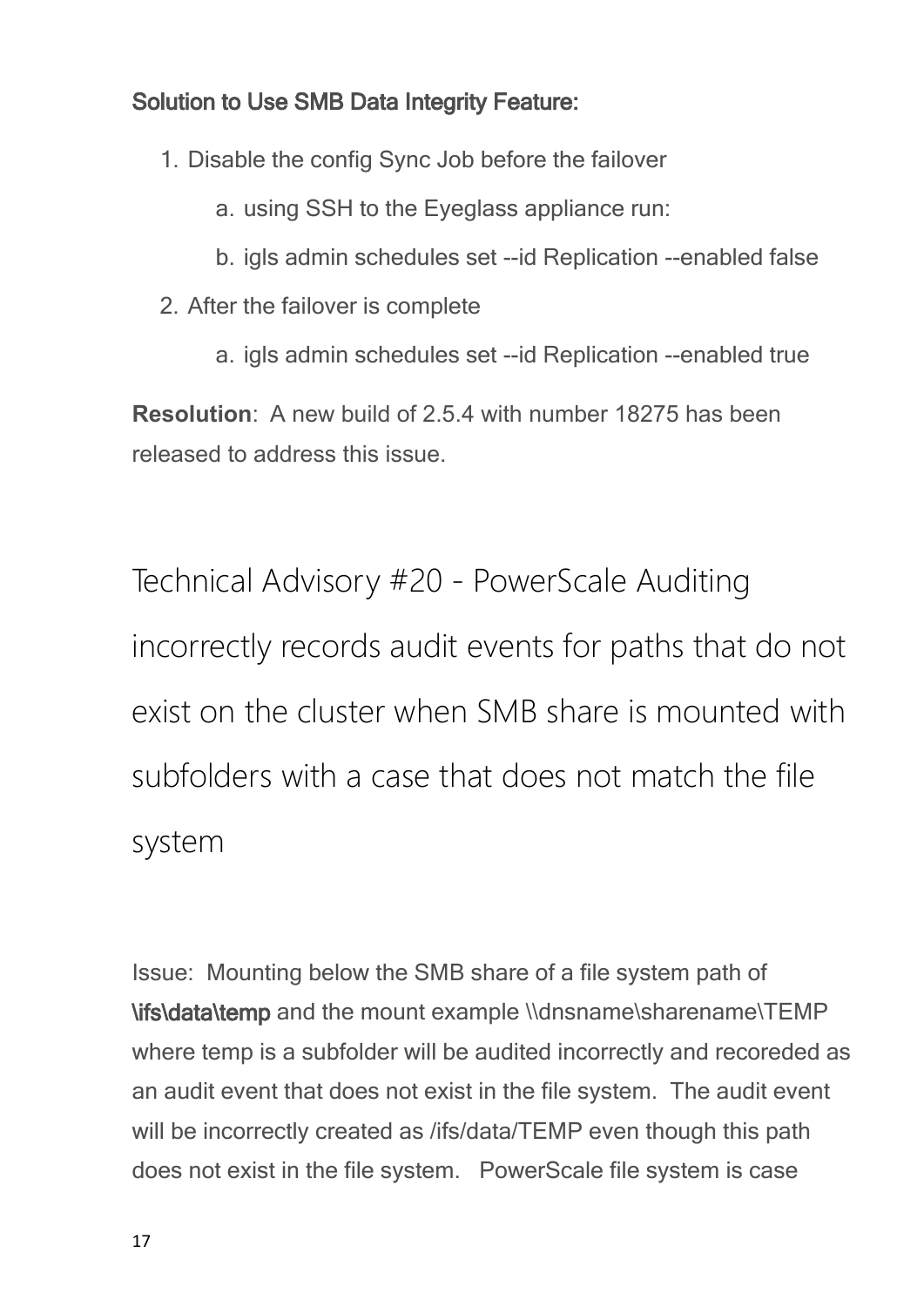senstive. **NOTE: If all SMB share mounts mount the share only and does not include subfolders this issue will not be seen, or if the subfolders of the mount matches the case of the actual file system.** 

**NOTE: Onefs is a case senstive file system, NFS does not have this issue and denies mounts if the case does not match the actual file system case.**

**NOTE: Mounting the SMB share only, will allow Windows OS to auto correct the case when browsing the file system with explorer or command prompt and will not have this issue.**

**Best Practise:** If sub share mounts are needed , the case should match the file system path.

**Work Around:** With Easy Auditor start searches from the share path, not the sub path, only if you know you have mismatched mounts with sub folders.

**PowerScale fix for this bug**: No known fix planned

## <span id="page-17-0"></span>Technical Advisory #21 - OneFS CLI command bug fails to exit ram

**Description of issue:** Onefs CLI command with a bug fails to exit after execution in some scenarios, The conditions for this to occur are unknown at this time.

A Onefs CLI command isi status has a bug that can cause the command to fail to exit memory. A patch exists from PowerScale support for this bug. This command is used by Eyeglass to collect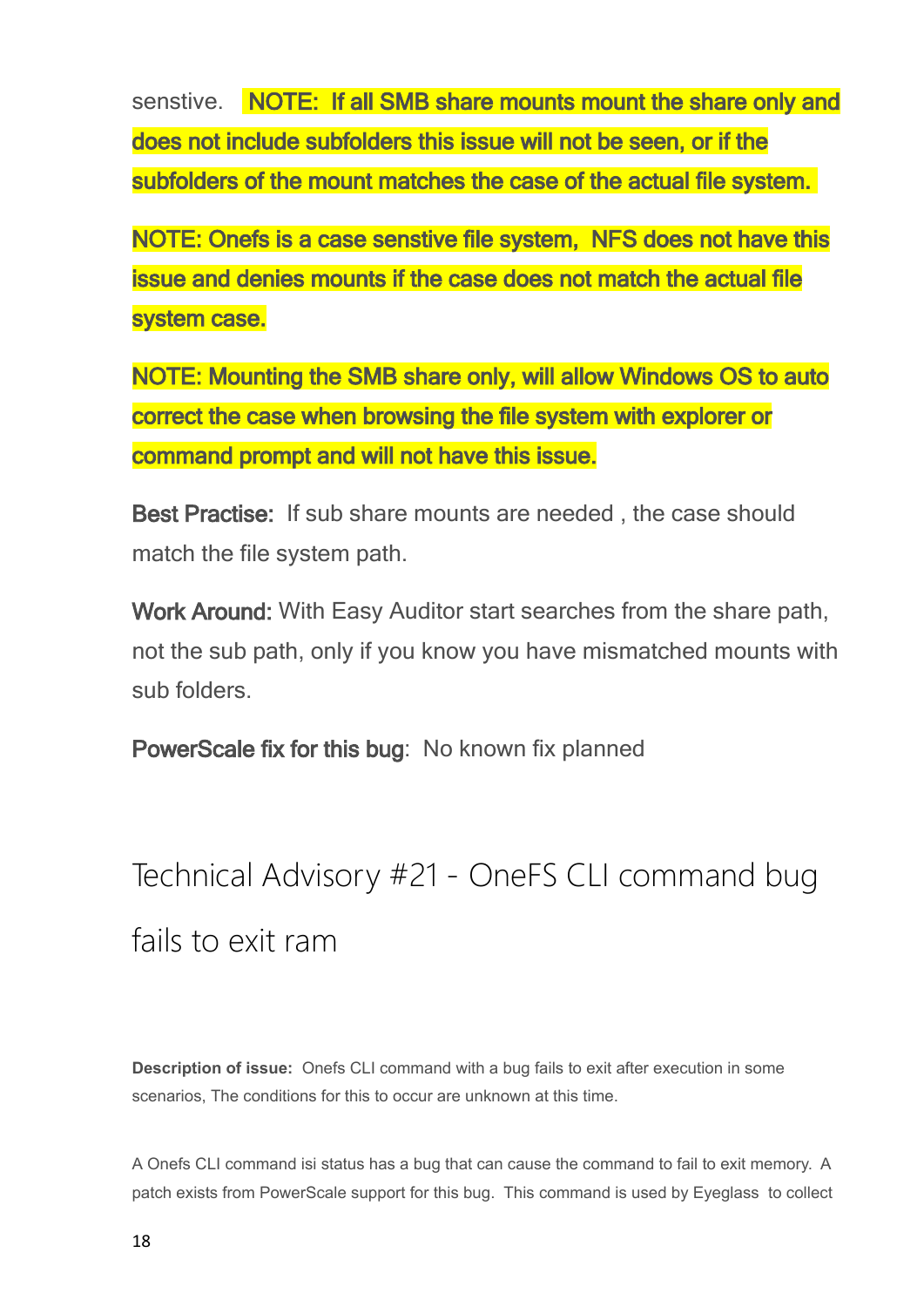node usage data and runs on a schedule. Due to this bug it is possible that this command may not exit ram and each new execution of the command will consume more ram on PowerScale nodes.

As a proactive measure the following steps should be followed to avoid the potential of ram usage consumption due to the Onefs CLI bug.

**Impact To Eyeglass DR:** No impact by following these steps, no loss of DR functionality.

**Side Effects:** An alarm may be raised about CLI data incomplete which can be ignored.

#### **Steps to follow:**

Remove these lines from your sudoer file or place  $a \# a$  at the front of the line and save it.

- 1. SSh to PowerScale
- 2. Edit the sudoer file using the PowerScale isi\_visudo command.
- 3. Sudo file opens in vi editor. place # in front of these lines
- 4. Save the file with :wq
- 5. eyeglass ALL=(ALL) NOPASSWD: /usr/bin/isi\_for\_array isi status\*
- 6. eyeglass ALL=(ALL) NOPASSWD: /usr/bin/isi status\*

### <span id="page-18-0"></span>Technical Advisory #22 - Onefs 8.2 Does not support

### REST API or SSH SSIP connections from Eyeglass

- 1. Onefs releases 8.2 and later no longer support API connections or SSH connections needed by Eyeglass. If you are planning an upgrade to 8.2 the following steps should be completed before your Onefs Upgrade to 8.2.
	- a. Upgrade to 2.5.5 latest [release](http://docedit.supernaeyeglass.com/smart/project-software-releases/software-releases) [number](http://docedit.supernaeyeglass.com/smart/project-software-releases/software-releases) [Upgrade](http://docedit.supernaeyeglass.com/smart/project-all-product-installation-and-upgrade-guides/eyeglass-isilon-edition-upgrade-guide) [guide](http://docedit.supernaeyeglass.com/smart/project-all-product-installation-and-upgrade-guides/eyeglass-isilon-edition-upgrade-guide).
	- b. Change the ip address used to add the cluster to Eyeglass to use a node IP in a system zone pool. The pool should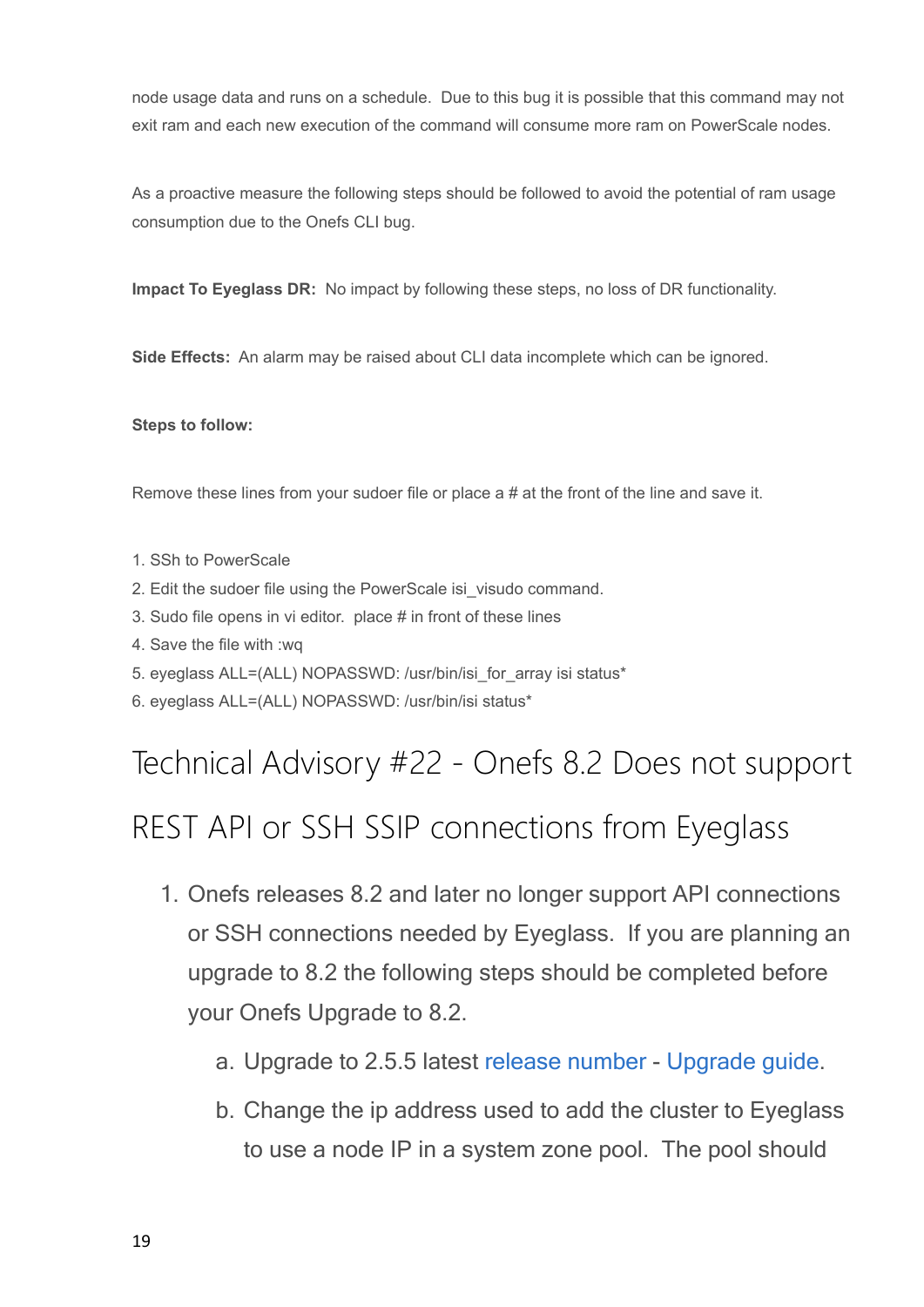be dynamic mode to ensure the IP will failover to other nodes.

- c. This is done with the Inventory Icon, right click , edit , change the ip address, re-enter password and save.
- d. Verify by opening the jobs icon and selecting a job with a check box, bulk actions , run now. Then monitor in the running jobs icon.
- e. For more detailed steps open a support case with support to assist or provide health check after the change has been made.

<span id="page-19-0"></span>Technical Advisory #23 - 2.5.6 Patch 1 Addresses failover Scenario's that can delay some steps from starting immediately

- 1. Some scenario's can cause delays in failover jobs starting to execute steps due to timeouts. An updated 2.5.6 patch addresses this issue.
- 2. **Recommendation**: Upgrade to patch one following the offline upgrade steps [here](http://docedit.supernaeyeglass.com/smart/project-all-product-installation-and-upgrade-guides/eyeglass-isilon-edition-upgrade-guide) or open a support case for assistance.
- 3. Full release notes on patch 1 that includes additional fixes is available [here](http://docedit.supernaeyeglass.com/smart/project-software-releases/current-release-release-notes-dr-edition)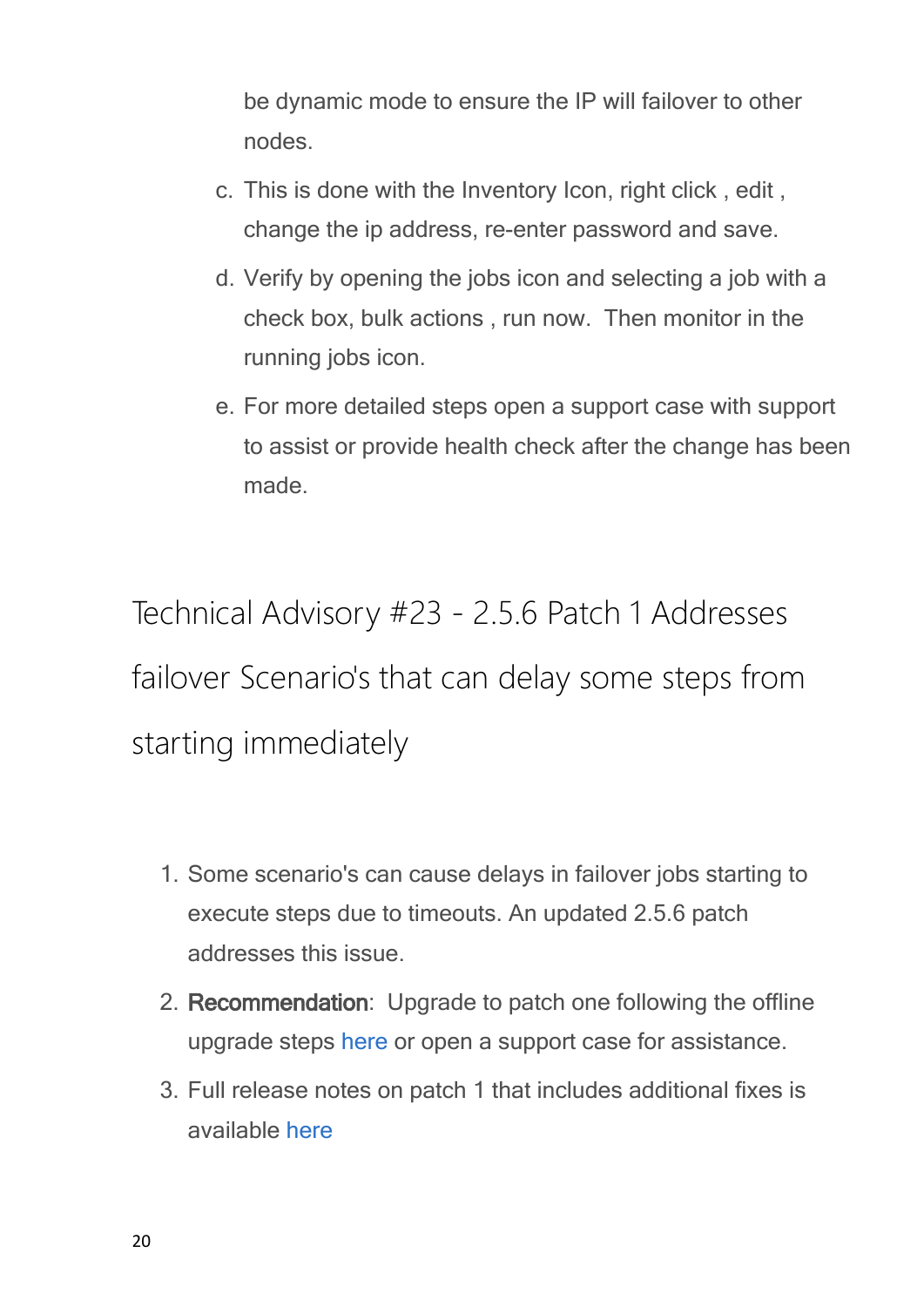<span id="page-20-0"></span>Technical Advisory #24 Config Only Migration Job deletes shares and exports on the Destination Access Zone

In 2.5.6 build 84 or earlier this feature is a mirror mode and will remove any overlapping or non matching configuration data found on the target path or below. This will be changed in a patch release to default to merge mode and will leave all target configuration data as is and copy only new configuration to the target path. Note that a config only migration job will run on regular configuration replication cycle and if you are in this situation it should be deleted as it will delete any share or export you recreated to solve this problem on the next run.

## <span id="page-20-1"></span>Technical Advisory #25 OneFS fails to create Quotas with corrupt configuration

During failover Quotas with corrupt / invalid configuration on the failover source cluster will be blocked from being created on the target cluster by OneFS. In the Superna Eyeglass failover log this will display as a quota error. For example a Quota on the source cluster with both Advisory and Advisory Threshold percentage configuration will be blocked by OneFS from being created on the target cluster with the message that only on advisory threshold option is supported. It is unknown how a Quota would enter this state on the source cluster and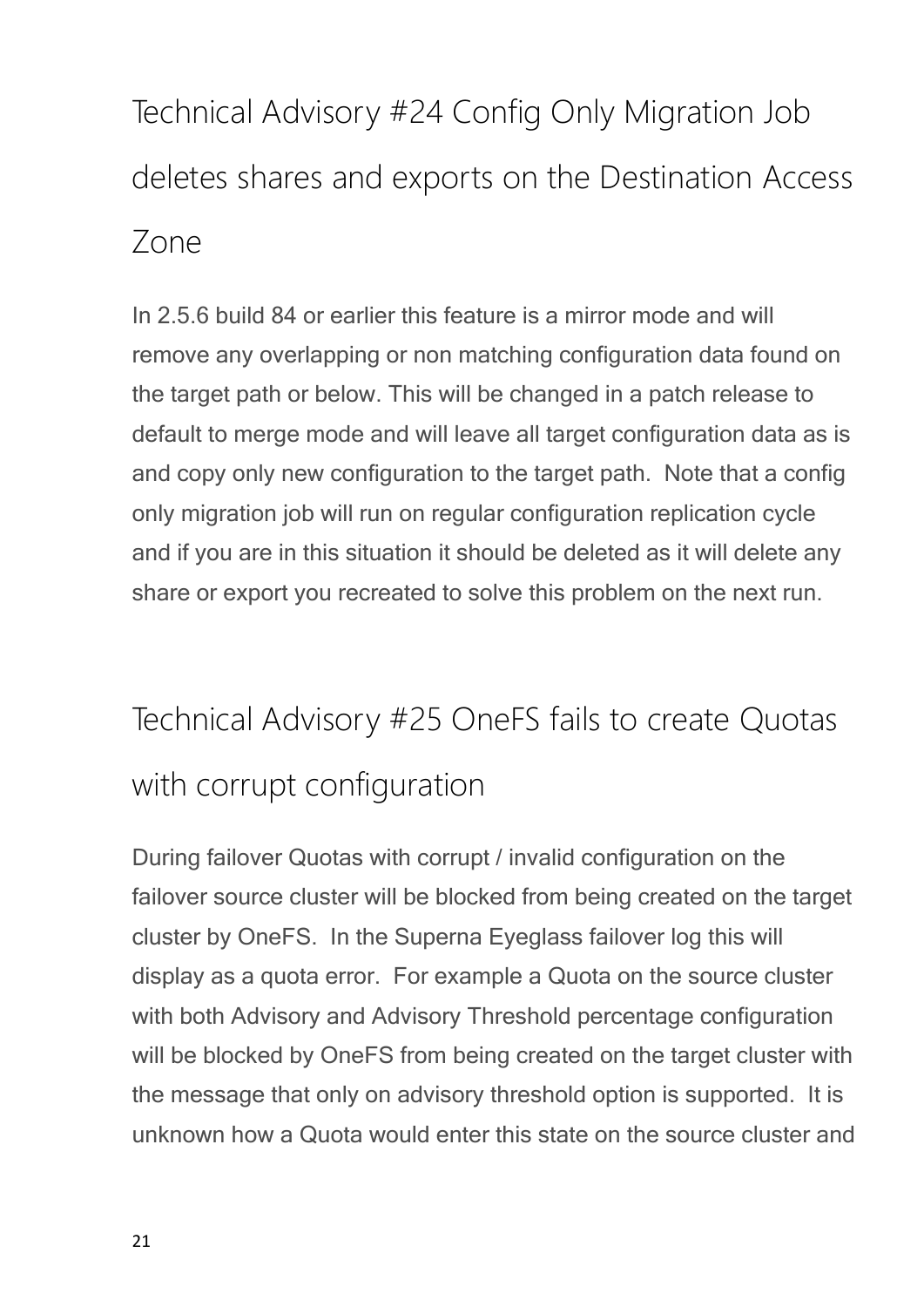Dell EMC should be contacted for troubleshooting/resolution of the corrupt quota configuration issue.

## <span id="page-21-0"></span>Technical Advisory #26 Eyeglass VM Log4j Hardening

Eyeglass DR Edition Release with patched log4j version (click the About Eyeglass Icon to check your version)

1. 2.5.8 build **21330** - Only this exact build number includes the log4j 2.17, all other version can use the remediation steps below.

**Please Read below Exposure Statement:** 

**Nessus Scanner using the profile below scanning the following releases returns no exposure to the log4J. This means the exploit would not succeed based on the scan results that attempts to use the exploit on all open IP ports. The Eyeglass vm does not expose ports that can be used to exploit this log4j CVE using a port scan and attack attempt.**

1. Eyeglass VM 2.5.7.1 and 2.5.8 releases - with no modifications made to these versions - **Passes a scan of the VM for the vulnerability**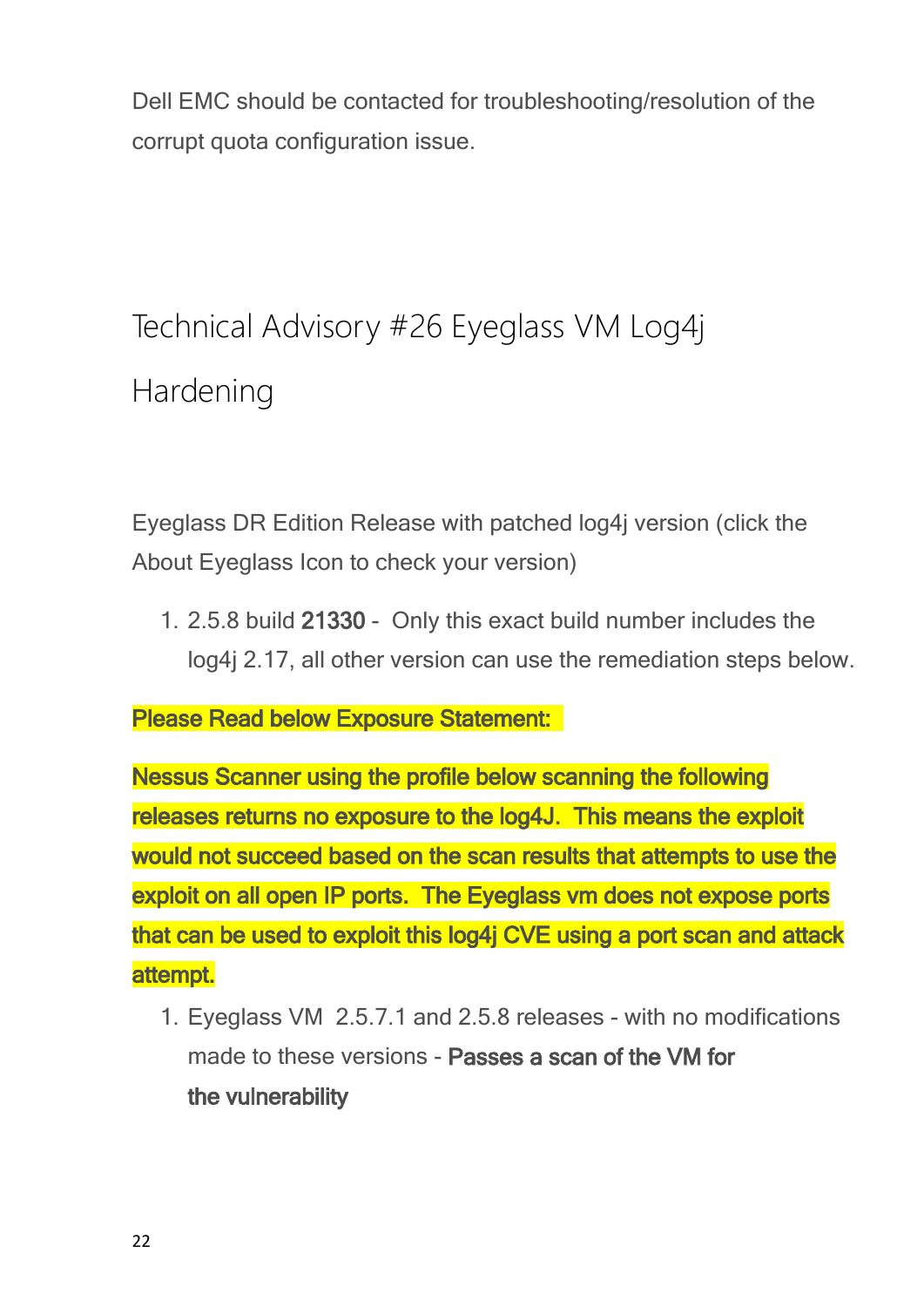This plugin is used in the scan template 'Log4Shell Vulnerability Ecosystem' as a way to include other plugins related to the Log4j vulnerabilities CVE-2021-44228 and CVE-2021-45046.

- 155998 Apache Log4j Message Lookup Substitution RCE (Log4Shell) (Direct Check)

- 155999 Apache Log4j < 2.15.0 Remote Code Execution

- 156000 Apache Log4j Installed (Unix)

- 156001 Apache Log4j JAR Detection (Windows)

- 156002 Apache Log4j < 2.15.0 Remote Code Execution

- 156014 Apache Log4Shell RCE detection via callback correlation (Direct Check HTTP)

- 156017 SIP Script Remote Command Execution via log4shell

- 156016 Apache Log4Shell RCE detection via Path Enumeration (Direct Check HTTP)

- 156035 VMware vCenter Log4Shell Direct Check (CVE-2021-44228) (VMSA-2021-0028)

- 156032 Log4j EOL / Unsupported Apache Log4j Unsupported Version Detection

- 156056 Apache Log4Shell RCE detection via Raw Socket Logging (Direct Check)

- 156057 Apache Log4j 2.x < 2.16.0 DoS

**If you want to apply remediation to these product versions you can follow these steps below, read statement above.**

To remove the CVE present in log4j the following steps can be done.

- 1. Login to eyeglass
- 2. sudo -s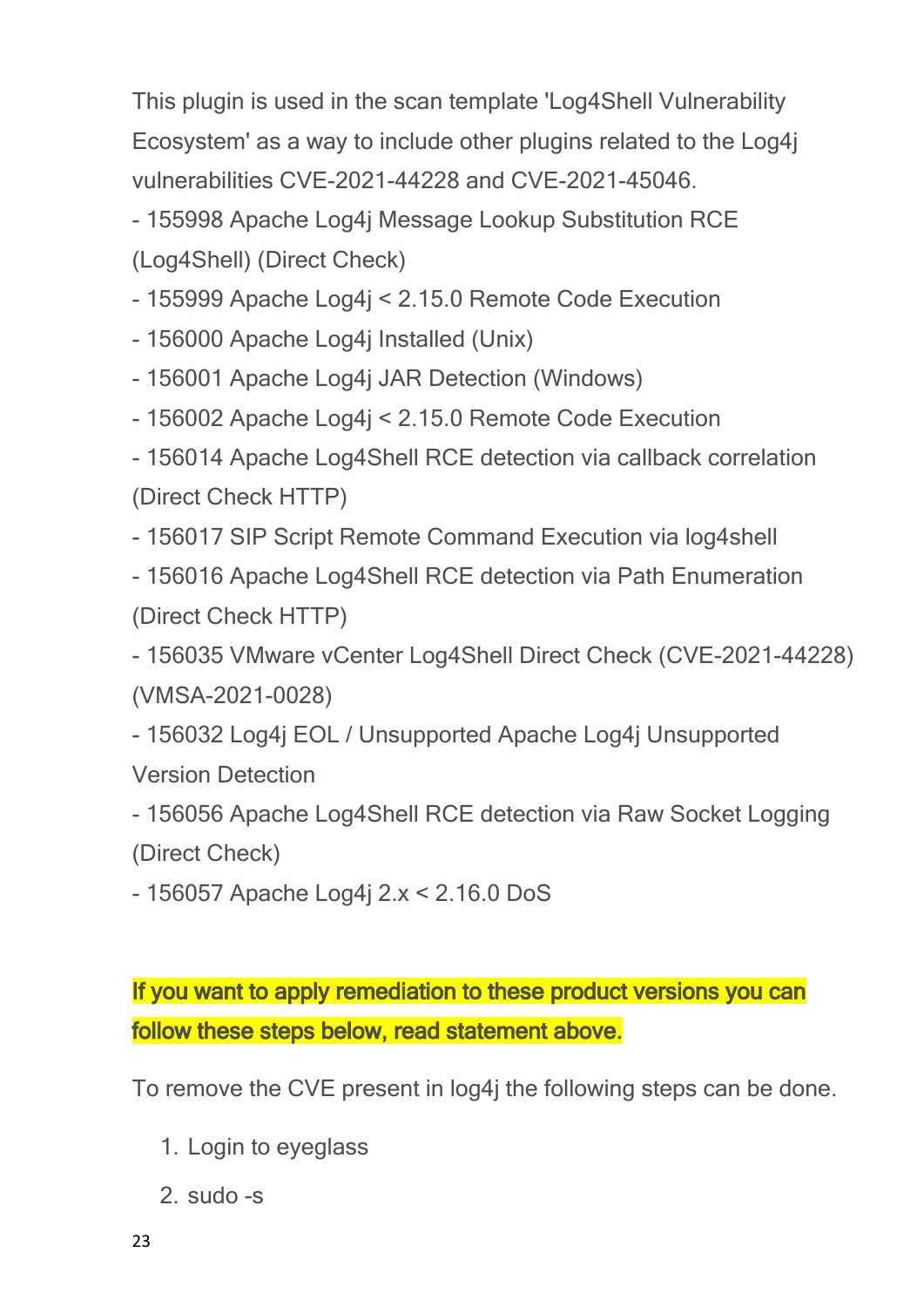- 3. Run this command
	- a. find /opt/superna -name  $'$ \*.jar' | xargs -l  $\{$ } zip -q -d  $\{$ } org/apache/logging/log4j/core/lookup/JndiLookup.class
	- b. **CVE-2021-4104**
		- i. find /opt/superna -name "\*.jar' | xargs -I  $\{$  zip -q -d  $\{$ } org/apache/log4j/net/JMSAppender.class
- 4. Run the command a 2nd time
	- a. find /opt/superna -name  $\dot{ }$  iar' | xargs -I  $\{$ } zip -q -d  $\{$ } org/apache/logging/log4j/core/lookup/JndiLookup.class
	- b. CVE-2021-4104
		- i. find /opt/superna -name "\*.jar' | xargs -I  $\{$  zip -q -d  $\{$ } org/apache/log4j/net/JMSAppender.class
	- c. If on the second execution all of the output states **"zip error: Nothing to do!" this means the patch was applied.**
- 5. Then run this command
	- a. systemctl restart sca
- 6. done.

<span id="page-23-0"></span>Technical Advisory #27 - ECA VM Log4j Hardening - (Ransomware Defender, Easy Auditor, Performance Auditor)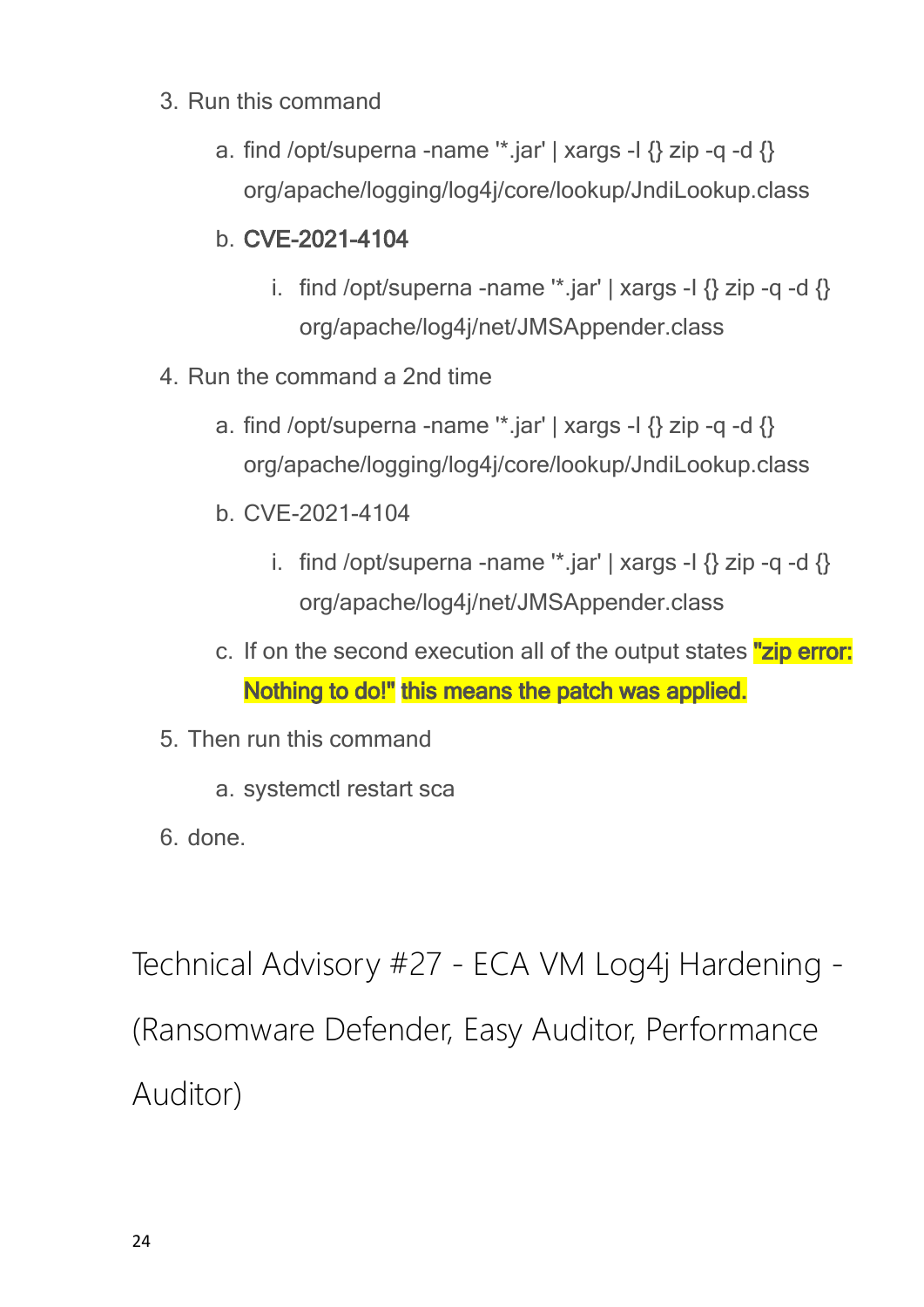Eyeglass ECA VM's patched log4j version (click the About Eyeglass Icon to check your version and the managed services icon to see the ECA version)

1. 2.5.8 build **21330** - Only this exact build number includes the

log4j 2.17, all other version can use the remediation steps below. These products use docker containers and isolate code in containers with minimal OS inside the container. The containers are ephemeral and are destroyed when the shut down commands are run. The steps below provide a method to disable the java class inside the containers that is part of the log4j CVE. The ECA VM's only communicate with the eyeglass VM and a firewall blocks all access to the VM's unless it originates from the eyeglass VM (release 2.5.7 and later). The steps below adds additional hardening to the ECA VM's recommended for all customers.

### **Please Read below Exposure Statement:**

**Nessus Scanner using the profile below scanning the following releases returns no exposure to the log4J. This means the exploit would not succeed based on the scan results that attempts to use the exploit on all open IP ports. The ECA does not expose ports that can be used to exploit this log4j CVE.** 

- 1. ECA (Ransomware Defender, Easy Auditor , Performance Auditor) 2.5.7.x releases - no modifications made to this version - **Pass**
- 2. ECA 2.5.8 has updated log4j **Pass**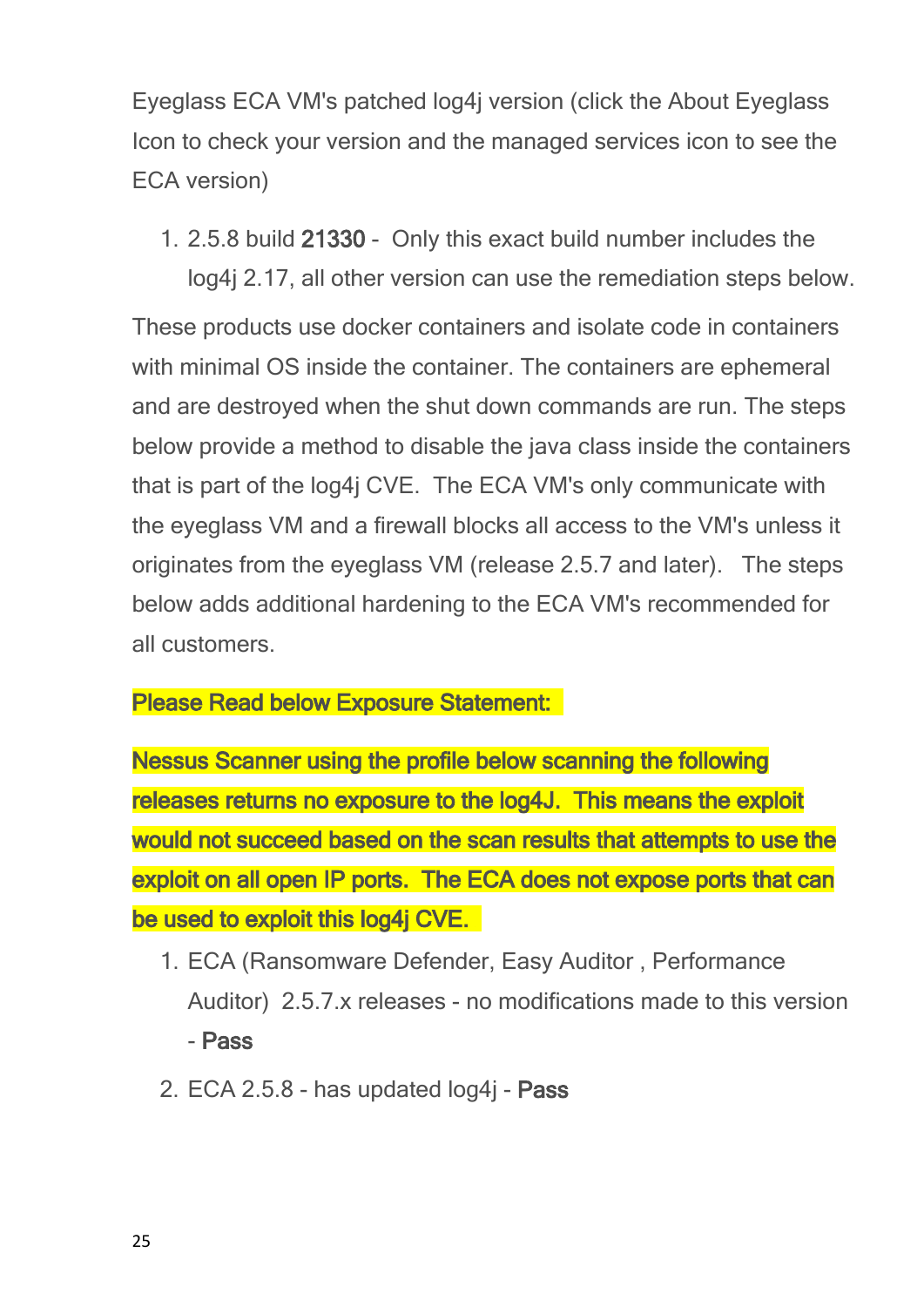This plugin is used in the scan template 'Log4Shell Vulnerability Ecosystem' as a way to include other plugins related to the Log4j vulnerabilities CVE-2021-44228 and CVE-2021-45046.

- 155998 Apache Log4j Message Lookup Substitution RCE (Log4Shell) (Direct Check)

- 155999 Apache Log4j < 2.15.0 Remote Code Execution

- 156000 Apache Log4j Installed (Unix)

- 156001 Apache Log4j JAR Detection (Windows)

- 156002 Apache Log4j < 2.15.0 Remote Code Execution

- 156014 Apache Log4Shell RCE detection via callback correlation (Direct Check HTTP)

- 156017 SIP Script Remote Command Execution via log4shell

- 156016 Apache Log4Shell RCE detection via Path Enumeration (Direct Check HTTP)

- 156035 VMware vCenter Log4Shell Direct Check (CVE-2021-44228) (VMSA-2021-0028)

- 156032 Log4j EOL / Unsupported Apache Log4j Unsupported Version Detection

- 156056 Apache Log4Shell RCE detection via Raw Socket Logging (Direct Check)

- 156057 Apache Log4j 2.x < 2.16.0 DoS

**If you want to apply remediation to these product versions you can follow these steps below, read statement above.**

**Supported versions:** 

- 1. 2.5.7 and 2.5.8
- 2. All other versions will need upgrade.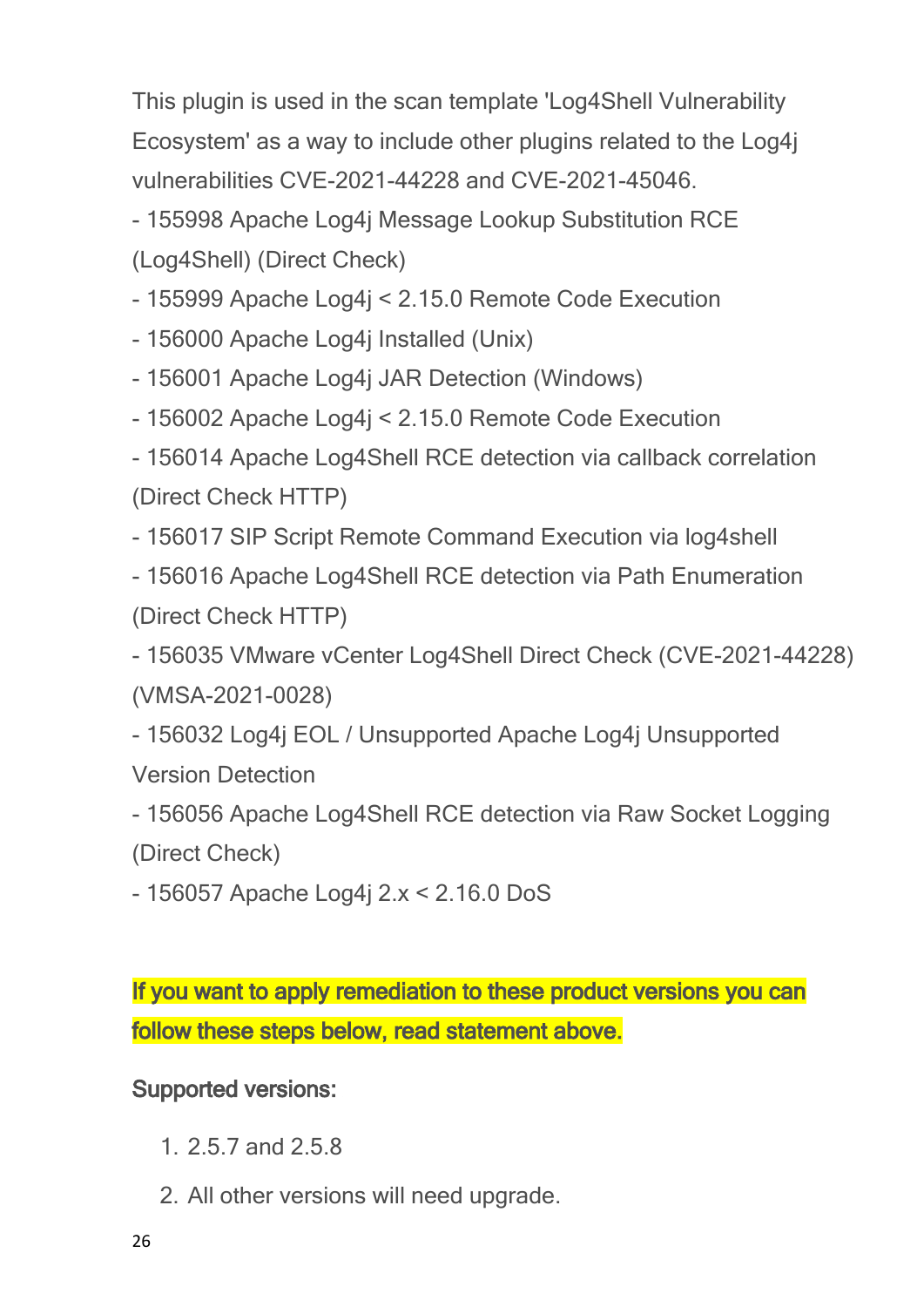- 3. **NOTE: Make sure you have completed steps on technical advisory #26 above first on the eyeglass VM**
- 1. Login to ECA node 1 as ecaadmin user
- 2. Run this command to get the product version to determine which file to download
	- a. ecactl version
	- b. If 2.5.7 download this [file](file:///C:/Windows/TEMP/ditnggz3.miu/Storage/technical-advisories-all-products-publication/docker-compose.CVE-2021-44228.2.5.7.yml) (Right click the link and select "Save link as" option, to avoid your browser opening the file)
	- c. if 2.5.8 download this [file](file:///C:/Windows/TEMP/ditnggz3.miu/Storage/technical-advisories-all-products-publication/docker-compose.CVE-2021-44228.2.5.8.yml) **(Right click the link and select "Save link as" option, to avoid your browser opening the file)**
- 3. Using winscp tool ([https://winscp.net/eng/download.php\)](https://winscp.net/eng/download.php)
	- a. Login to node 1 of the eca vm **as the ecaadmin user** with winscp and copy the correct version of the file downloaded in step #2 to this path /opt/superna/eca
- 4. On the ssh login to eca node 1 **as the ecaadmin user**
	- a. cat /opt/superna/eca/docker-compose.overrides.yml
	- b. If your file looks like screenshot then continue to step #5, Only **if it does NOT look like below image**, open a case to get additional information on how to merge override files. **When opening the case attach the text of the dockercompose-overrides.yml file using output above.**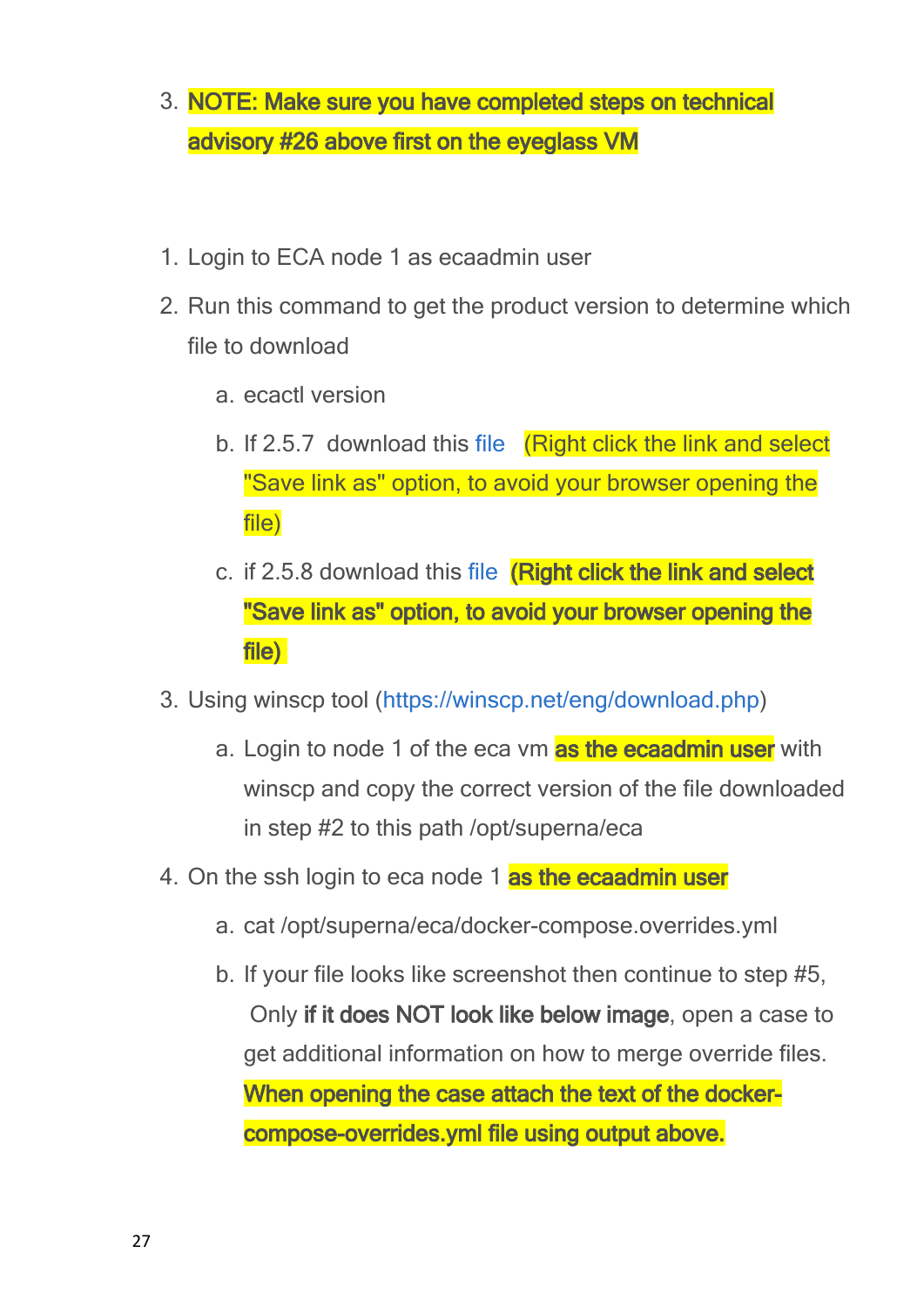

- 5. Update the docker override file with the steps below.
	- a. **2.5.8 release command (use the correct command for the release you are running)**
		- i. cp /opt/superna/eca/docker-compose.CVE-2021- 44228.2.5.8.yml /opt/superna/eca/dockercompose.overrides.yml
	- b. **2.5.7 release command** (use the correct command for the release you are running)
		- i. cp /opt/superna/eca/docker-compose.CVE-2021- 44228.2.5.7.yml /opt/superna/eca/dockercompose.overrides.yml
- 6. Restart the ECA cluster
	- a. ecactl cluster down
	- b. ecactl cluster exec 'sudo rm -rf /opt/superna/mnt/zkramdisk/\*'
		- i. **NOTE: you will be asked to enter the ecaadmin password for each ECA VM to complete this command.**
	- c. ecactl cluster up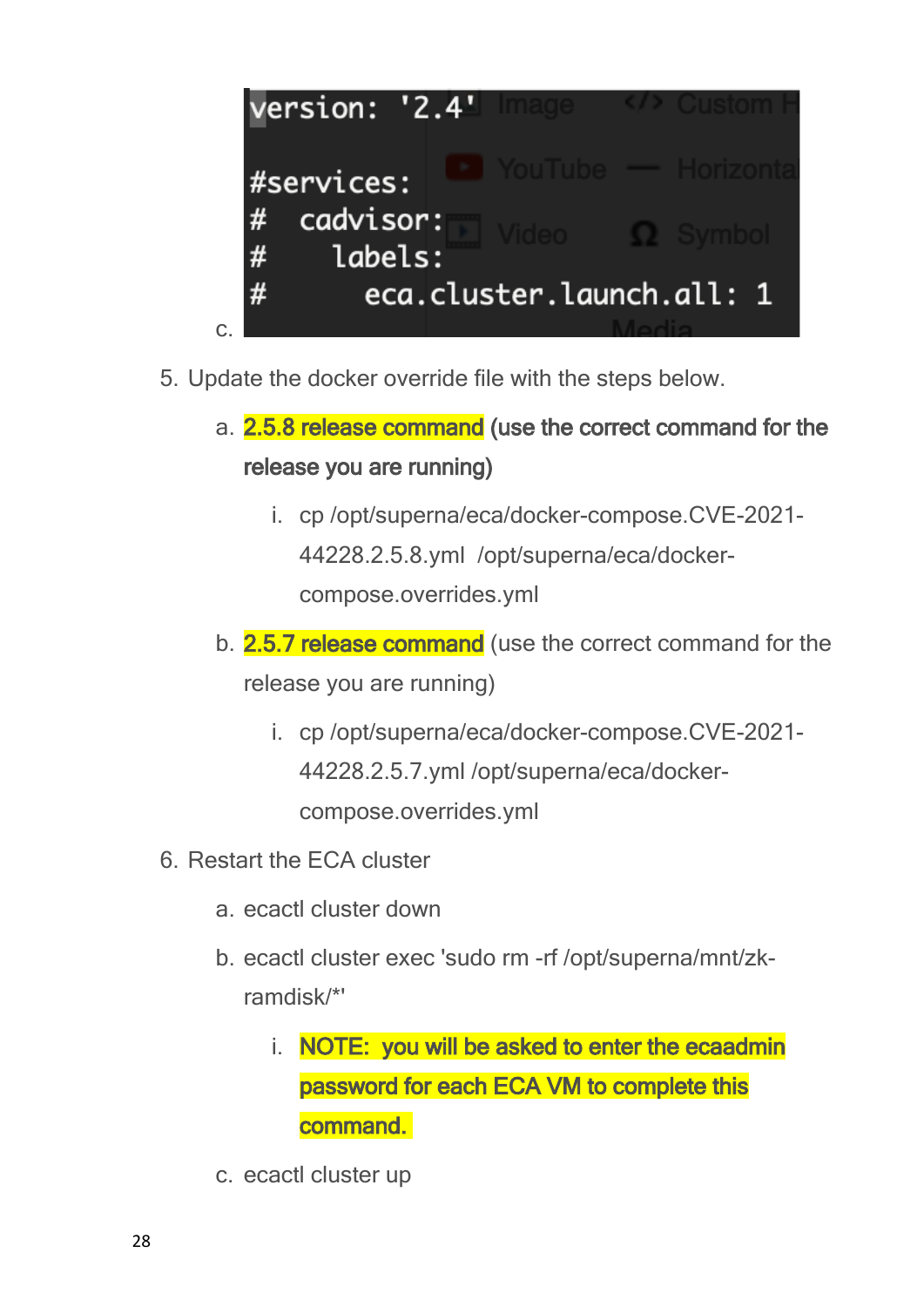### d. **Watch the cluster up log for any errors until it completes**

- 7. This will delete the docker containers and launch them all with the fix applied.
- 8. Verify with security guard and robo audit features normal operations
- 9. Done

## <span id="page-28-0"></span>Technical Advisory #28 - Search & Recover, Golden Copy VM Log4j Hardening

These products use docker containers and isolate code in containers with minimal OS inside the container. The containers are ephemeral and are destroyed when the shut down commands are run. The steps below provide a method to disable the java class inside the containers that is part of the log4j CVE. The steps below adds additional hardening to the product VM's recommended for all customers.

### **Please Read below Exposure Statement:**

**Nessus Scanner using the profile below scanning the following releases returns no exposure to the log4J. This means the exploit would not succeed based on the scan results that attempts to use the exploit on all open IP ports.**

1. Search & Recover 1.1.2, 1.1.5 release - no modifications made to this version - **Pass**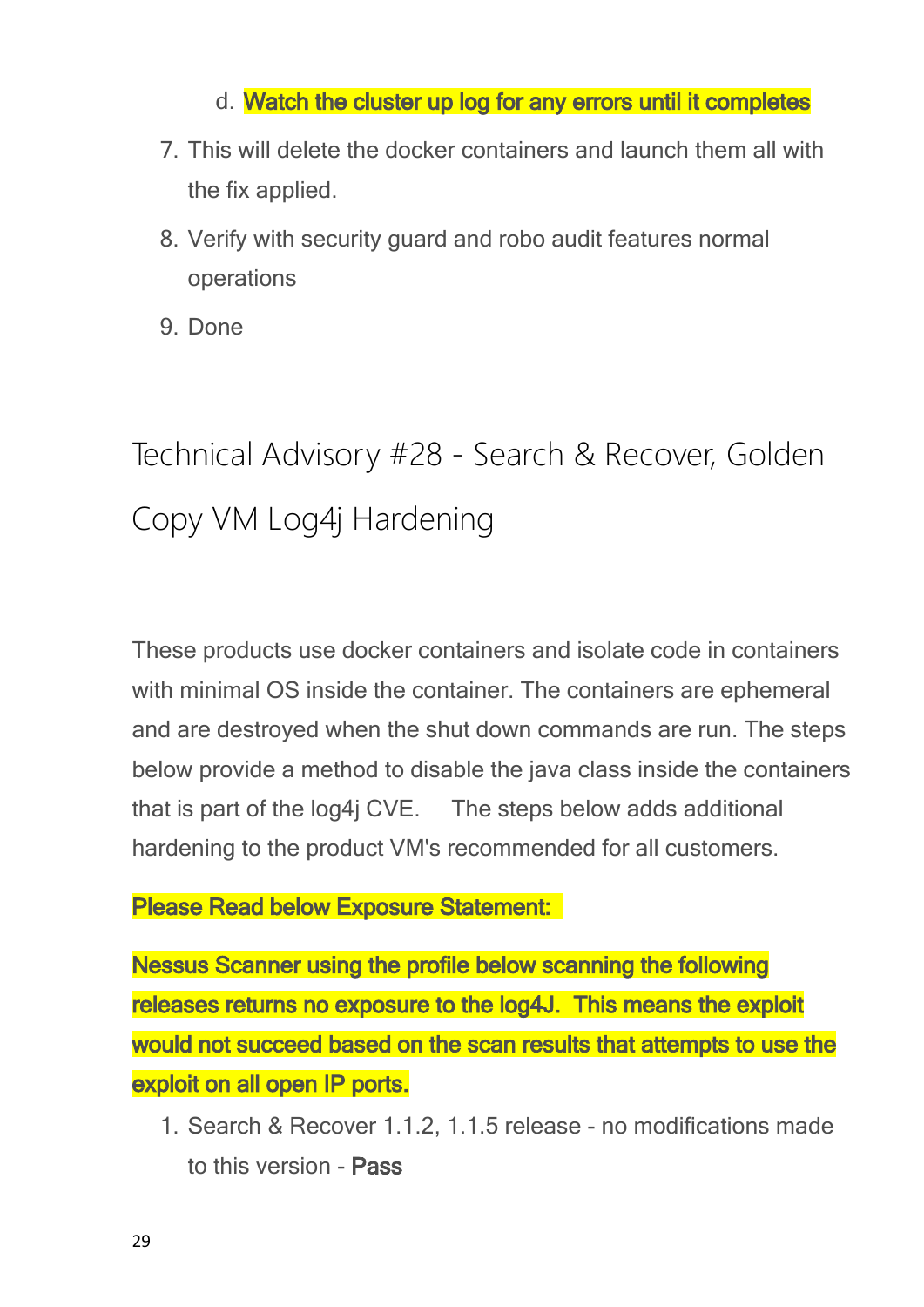2. Golden Copy 1.1.6 no modifications made to this version - **Pass**

This plugin is used in the scan template 'Log4Shell Vulnerability Ecosystem' as a way to include other plugins related to the Log4j vulnerabilities CVE-2021-44228 and CVE-2021-45046.

- 155998 Apache Log4j Message Lookup Substitution RCE (Log4Shell) (Direct Check)

- 155999 Apache Log4j < 2.15.0 Remote Code Execution

- 156000 Apache Log4j Installed (Unix)

- 156001 Apache Log4j JAR Detection (Windows)

- 156002 Apache Log4j < 2.15.0 Remote Code Execution

- 156014 Apache Log4Shell RCE detection via callback correlation (Direct Check HTTP)

- 156017 SIP Script Remote Command Execution via log4shell

- 156016 Apache Log4Shell RCE detection via Path Enumeration (Direct Check HTTP)

- 156035 VMware vCenter Log4Shell Direct Check (CVE-2021-44228) (VMSA-2021-0028)

- 156032 Log4j EOL / Unsupported Apache Log4j Unsupported Version Detection

- 156056 Apache Log4Shell RCE detection via Raw Socket Logging (Direct Check)

- 156057 Apache Log4j 2.x < 2.16.0 DoS

**If you want to apply remediation to these product versions you can follow these steps below, read statement above.**

**Supported versions:**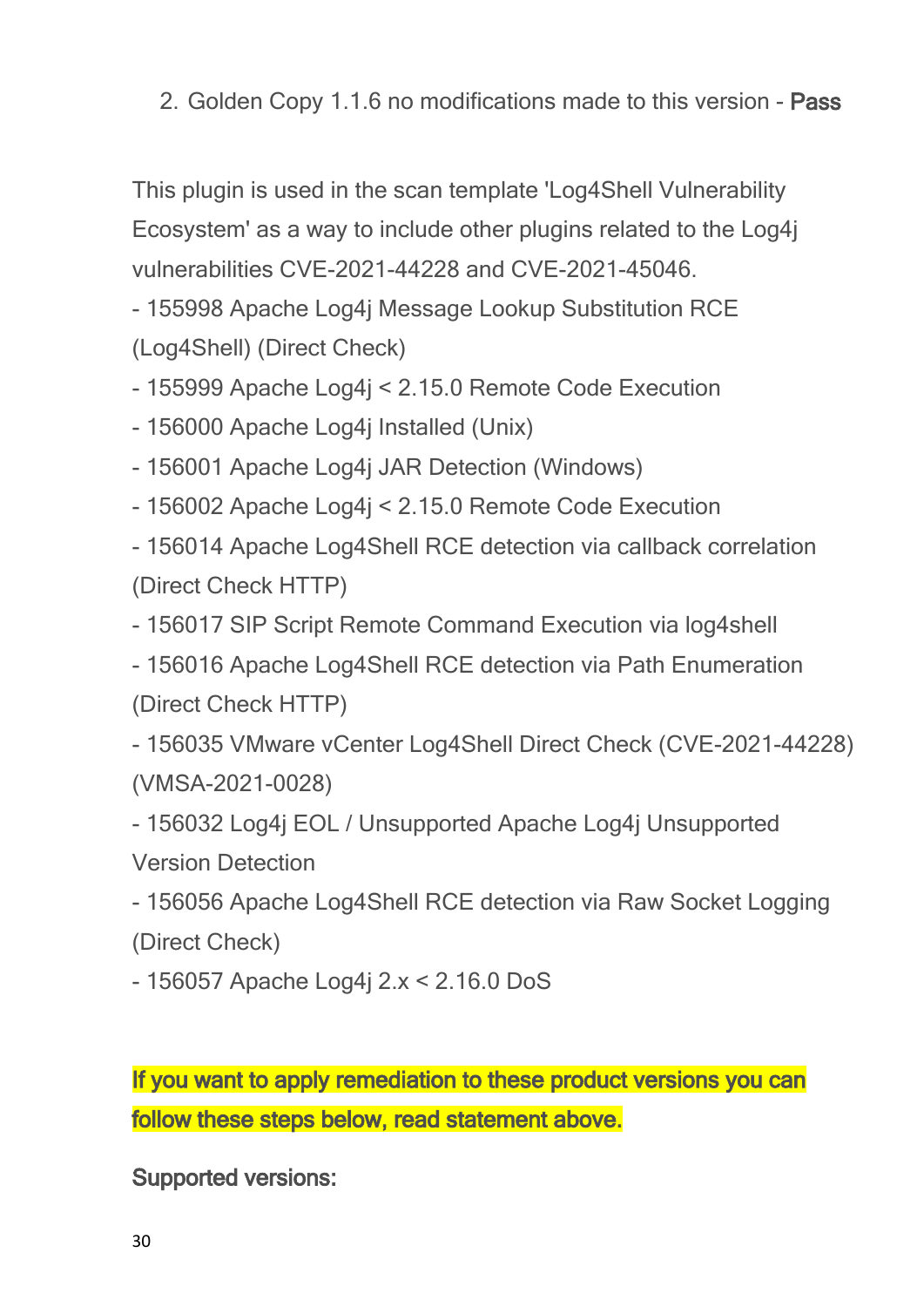- 1. **Search & Recover release 1.1.5**
- 2. **Golden Copy releases 1.1.6**
- 1. Login to ECA node 1 as ecaadmin user
- 2. Run this command to get the product version to determine which file to download
	- a. ecactl version
	- b. Search & Recover
		- i. If 1.1.2 download this [file](file:///C:/Windows/TEMP/ditnggz3.miu/Storage/technical-advisories-all-products-publication/docker-compose.CVE-2021-44228.1.1.2.yml) (Right click the link and select "Save link as" option, to avoid your browser opening the file)
		- ii. if 1.1.5 download this [file](file:///C:/Windows/TEMP/ditnggz3.miu/Storage/technical-advisories-all-products-publication/docker-compose.CVE-2021-44228.1.1.5.yml) **(Right click the link and select "Save link as" option, to avoid your browser opening the file)**
	- c. Golden Copy
		- i. if 1.1.4 or 1.1.6 download this [file](file:///C:/Windows/TEMP/ditnggz3.miu/Storage/technical-advisories-all-products-publication/docker-compose.CVE-2021-44228.gc.yml)  $(Riaht click the link$ and select "Save link as" option, to avoid your browser opening the file)
- 3. Using winscp tool ([https://winscp.net/eng/download.php\)](https://winscp.net/eng/download.php)
	- a. Login to node 1 of the eca vm **as the ecaadmin user** with winscp and copy the correct version of the file downloaded in step #2 to this path /opt/superna/eca
- 4. On the ssh login to eca node 1 **as the ecaadmin user**
	- a. **cat /opt/superna/eca/docker-compose.overrides.yml**
	- b. If your file looks like screenshot then continue to step #5, Only **if it does NOT look like below image**, open a case to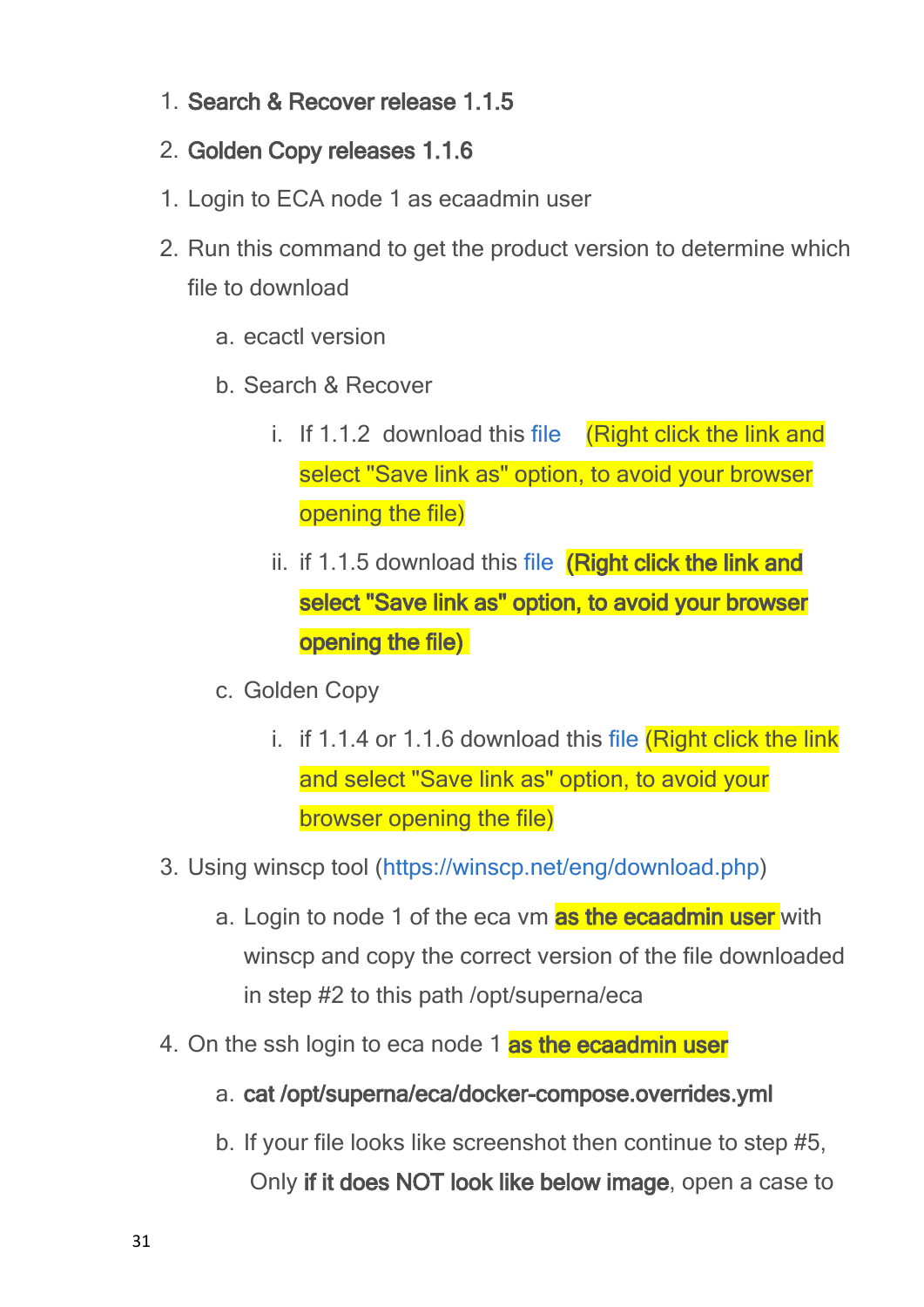get additional information on how to merge override files. **When opening the case attach the TEXT of the dockercompose-overrides.yml file using output above.**



- 5. Update the docker override file with the steps below.
	- a. **Search & Recover 1.1.2 release command (use the correct command for the release you are running)**
		- i. cp /opt/superna/eca/docker-compose.CVE-2021- 44228.1.1.2.yml /opt/superna/eca/dockercompose.overrides.yml
	- b. **Search & Recover 1.1.5 release command**  (use the correct command for the release you are running)
		- i. cp /opt/superna/eca/docker-compose.CVE-2021- 44228.1.1.5.yml /opt/superna/eca/dockercompose.overrides.yml
	- c. **Golden Copy 1.1.4, or 1.1.6 release command** (use the correct command for the release you are running)
		- i. cp /opt/superna/eca/docker-compose.CVE-2021- 44228.gc.yml /opt/superna/eca/dockercompose.overrides.yml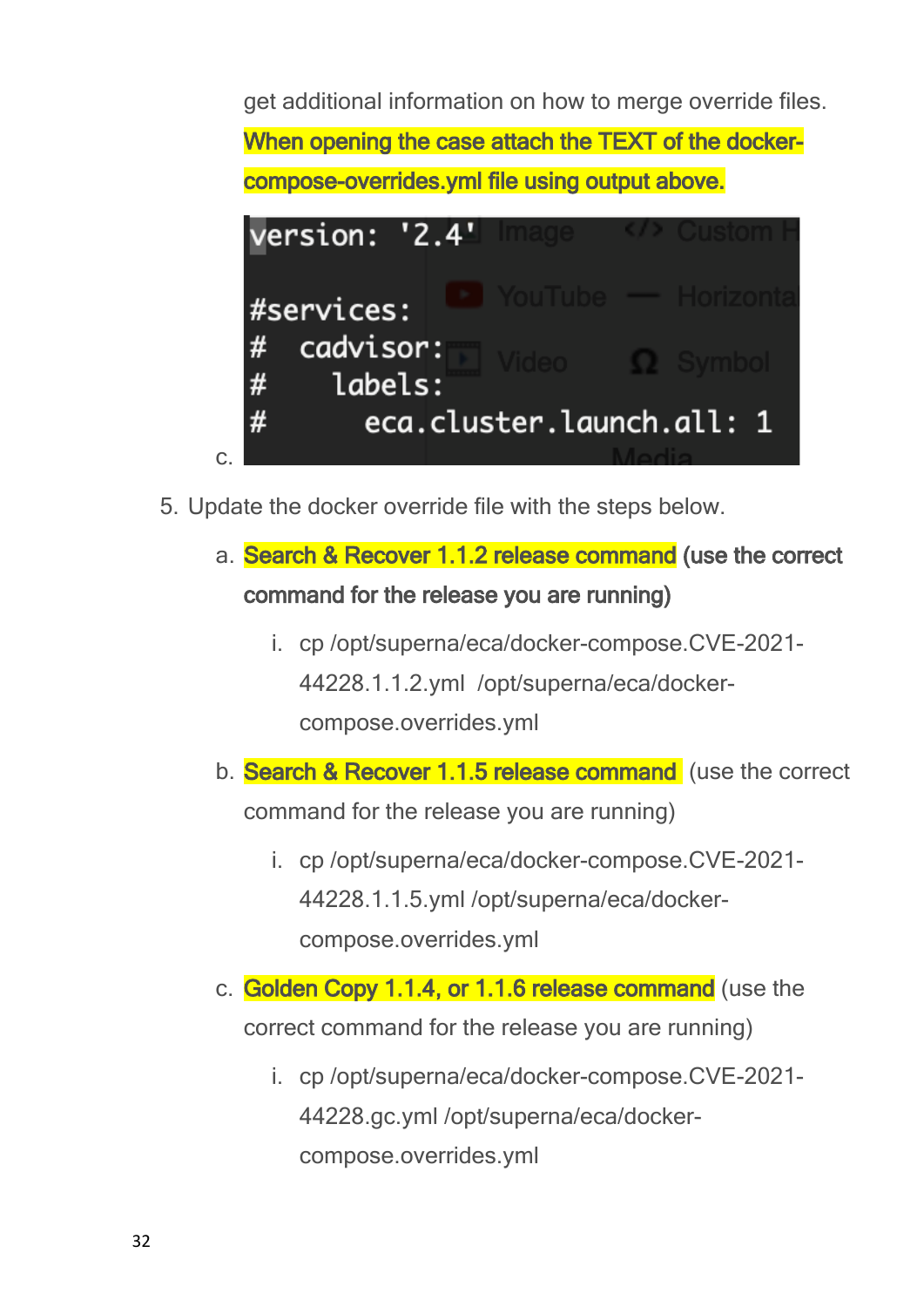- 6. Update configuration file ONLY for Search & Recover (both versions)
	- a. nano /opt/superna/eca/eca-env-common.conf
	- b. add this line to the file (location in the file does not matter) copy and paste.
	- c. **export SOLR\_JAVA\_OPTS="- XX:MaxDirectMemorySize=8g - DformatMsgNoLookups=true"**
	- d. save the file with control+x (answer yes to save the file)
- 7. Restart the product cluster (Applies to Search & Recover and Golden Copy)d
	- a. ecactl cluster down
	- b. ecactl cluster up
	- c. **Watch the cluster up log for any errors until it completes**
- 8. This will delete the docker containers and launch them all with the fix applied.
- 9. Verify Search & Recover by logging into the gui and run a search
- 10. Verify Golden Copy by running a copy command or login to the GUI
- 11 Done

<span id="page-32-0"></span>Technical Advisory #29 CVE-2021-45046 log4j (2.16)

- Does not apply to any Superna product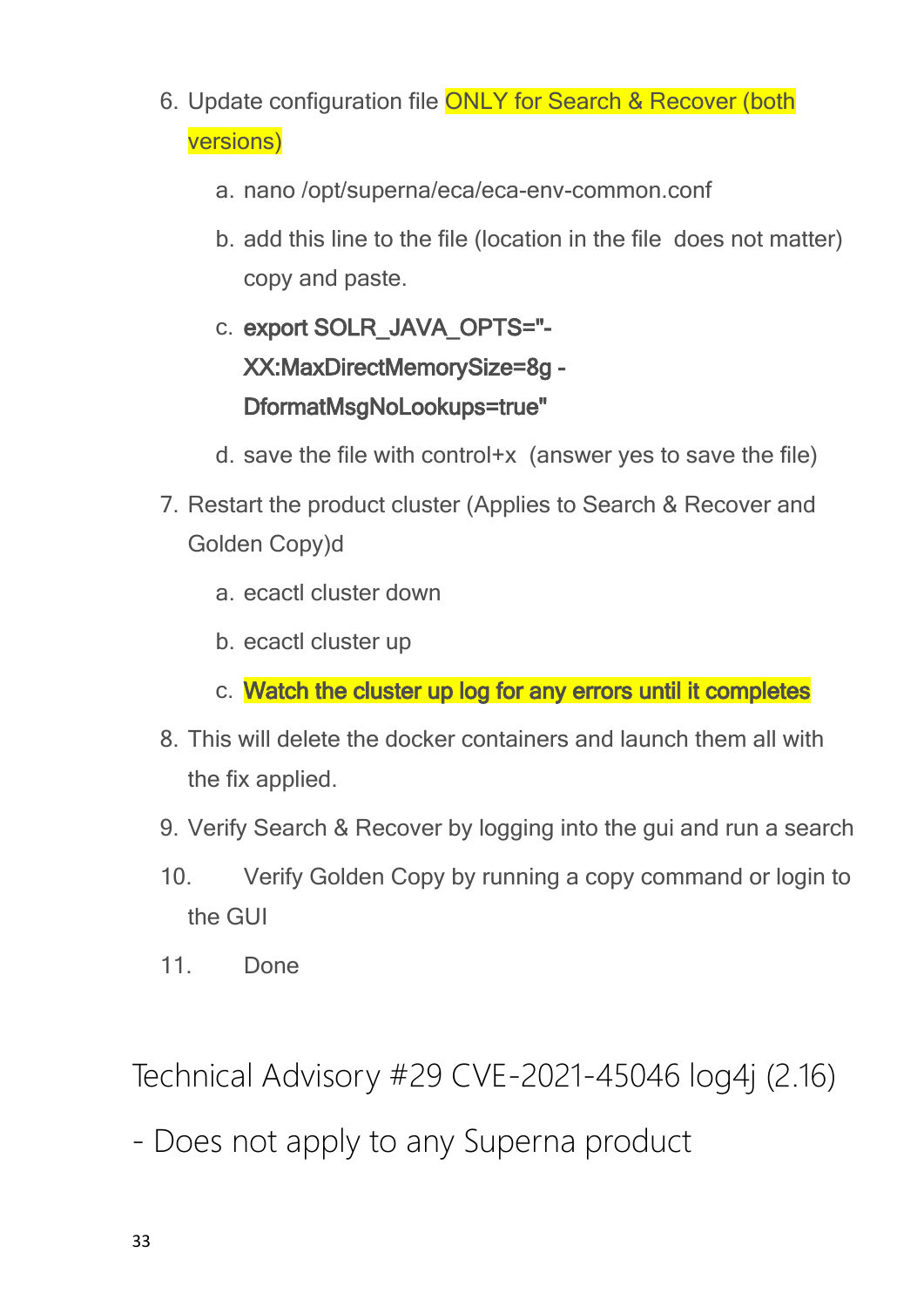This [CVE-2021-45046](https://nvd.nist.gov/vuln/detail/CVE-2021-45046) (**log4j 2.16**) does not apply to any Superna products. **This vulnerability does not apply since the MDC function is not used and this CVE requires that function to be used to be exposed.** 

**Nessus Scanner using this profile all pass 2.5.7.x with remediation applied and 2.5.8 with CVE patch all pass scans with no vulnerability.**

This plugin is used in the scan template 'Log4Shell Vulnerability Ecosystem' as a way to include other plugins related to the Log4j vulnerabilities CVE-2021-44228 and CVE-2021-45046, including those based on patches from other vendors.

- 155998 Apache Log4j Message Lookup Substitution RCE (Log4Shell) (Direct Check)

- 155999 Apache Log4j < 2.15.0 Remote Code Execution

- 156000 Apache Log4j Installed (Unix)

- 156001 Apache Log4j JAR Detection (Windows)

- 156002 Apache Log4j < 2.15.0 Remote Code Execution

- 156014 Apache Log4Shell RCE detection via callback correlation (Direct Check HTTP)

- 156017 SIP Script Remote Command Execution via log4shell

- 156016 Apache Log4Shell RCE detection via Path Enumeration (Direct Check HTTP)

- 156035 VMware vCenter Log4Shell Direct Check (CVE-2021-44228) (VMSA-2021-0028)

- 156032 Log4j EOL / Unsupported Apache Log4j Unsupported Version Detection

- 156056 Apache Log4Shell RCE detection via Raw Socket Logging (Direct Check)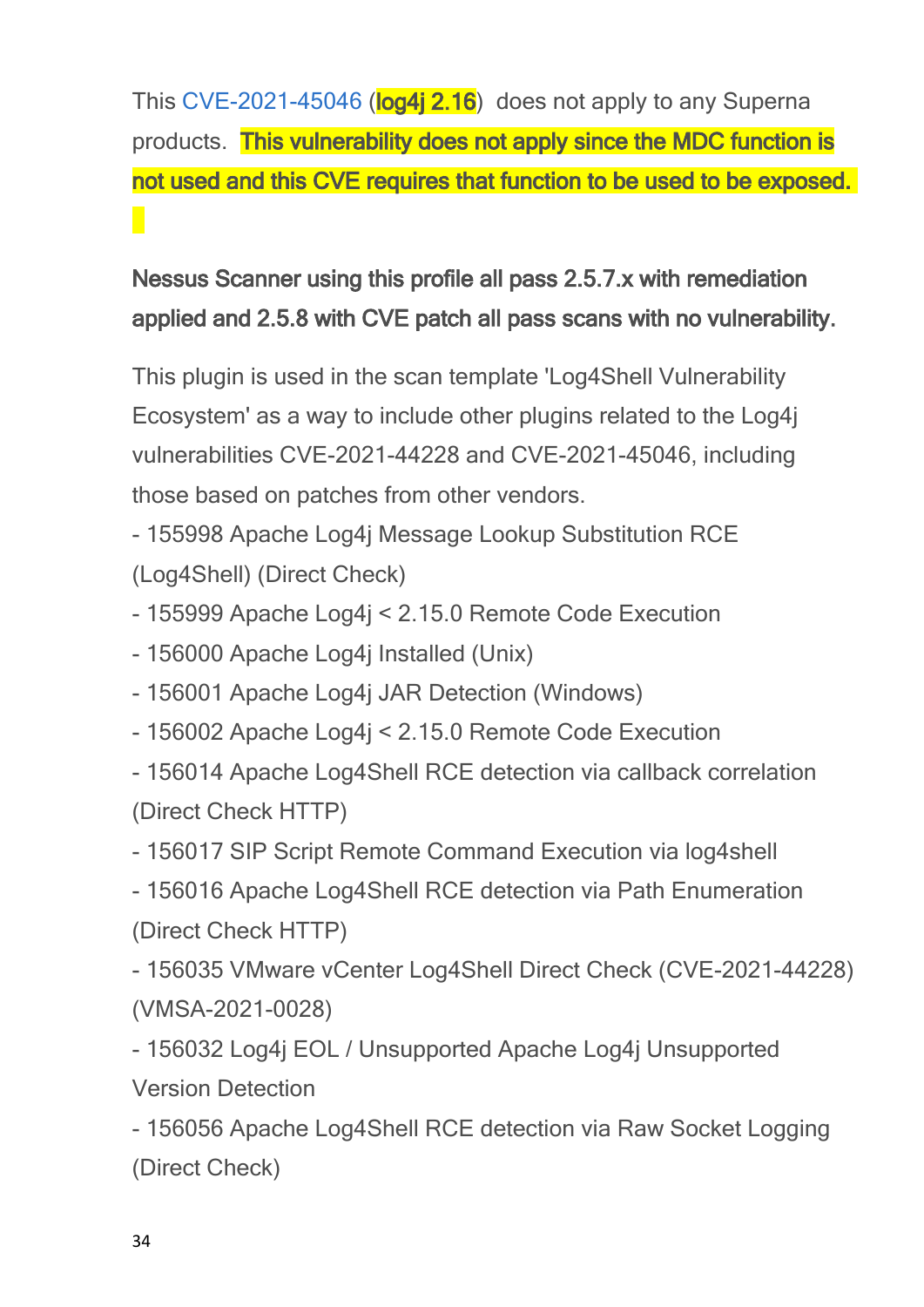- 156057 Apache Log4j 2.x < 2.16.0 DoS

<span id="page-34-0"></span>Technical Advisory #30 How to Mitigate

Vulnerabilities in JRE 1.8.0\_291 in Eyeglass Appliance

These opensuse vulnerabilities exist in the embedded Java JRE

Applies to 2.5.7.x and 2.5.8.0 and 2.5.8.1

- 1. <https://www.tenable.com/plugins/nessus/154345> [CVE-2021-](https://nvd.nist.gov/vuln/detail/CVE-2021-3517) [3517](https://nvd.nist.gov/vuln/detail/CVE-2021-3517)
	- a. [L](https://www.tenable.com/plugins/nessus/154345)ogin as admin
	- b. sudo -s
	- c. mv /opt/superna/java/jre/lib/ext/jfxrt.jar /opt/superna/java/jre/lib/ext/jfxrt.bak
	- d. systemctl restart sca
- 2. [Do](https://www.tenable.com/plugins/nessus/154345)es not apply to Eyeglass (This vulnerability does not apply to Java deployments, typically in servers, that load and run only trusted code (e.g., code installed by an administrator)
	- a. <https://www.tenable.com/plugins/nessus/154345>
	- b. <https://www.tenable.com/plugins/nessus/152021>
	- c. <https://www.tenable.com/plugins/nessus/148961>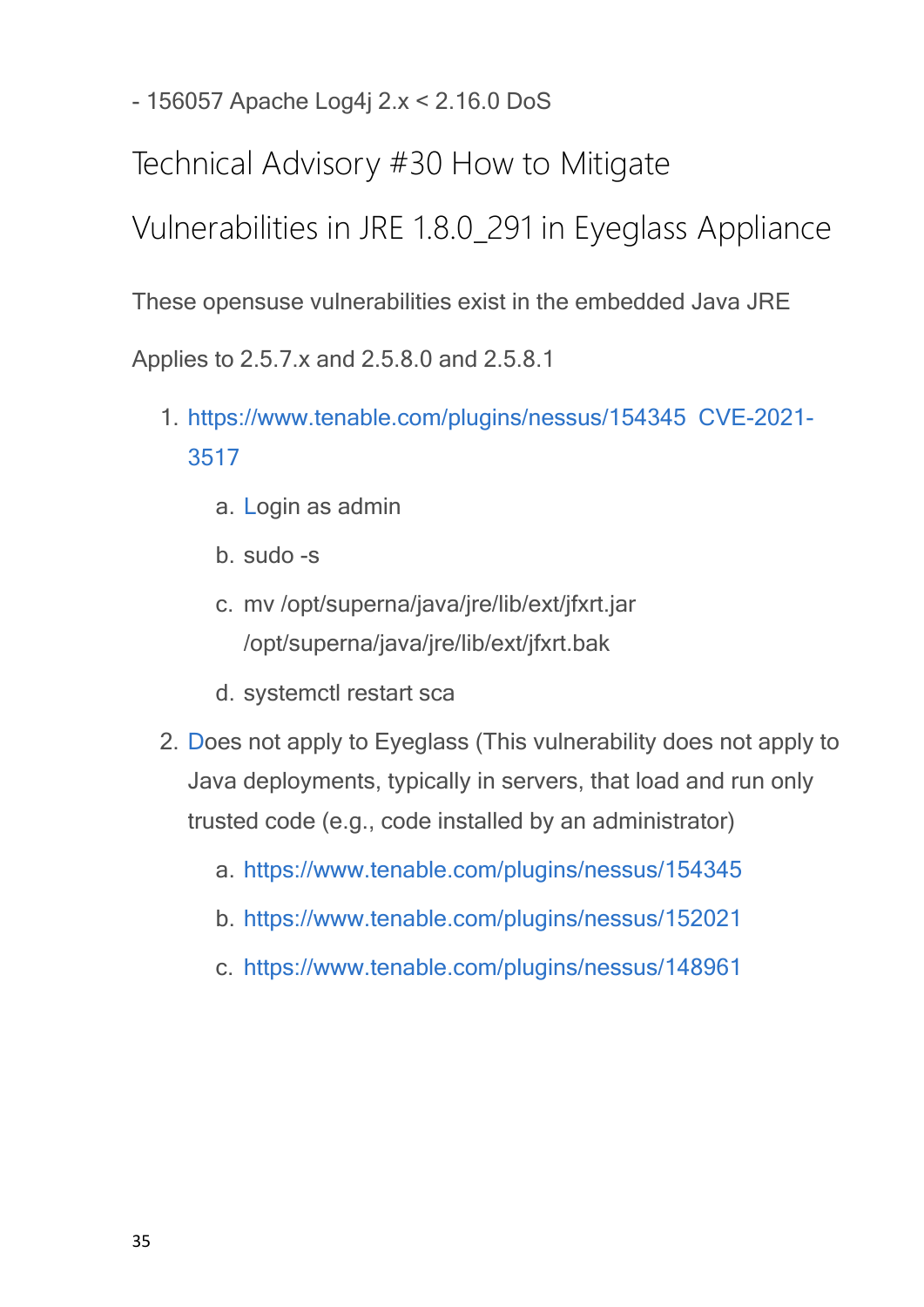<span id="page-35-0"></span>Technical Advisory #31 Ransomware Defender NFS Event Detection Always Enabled in 2.5.8.1- 22080/22100

In Ransomware Defender 2.5.8.1-22080 and 2.5.8.1-22100, NFS Event Detection is always enabled and cannot be turned off. For environments with NFS workload, even if NFS Event Detection was not previously enabled this can lead to new detections and possible unexpected lockout for NFS events if Ransomware Defender is in Enforcement mode.

**NOTE: if you use only SMB, this advisory does NOT apply to you, you can still make the change below.**

**NOTE: If you are in monitor mode, no impact but the change below should be applied.**

Workaround<sup>:</sup>

- 1. Login to node 1 of the eca cluster as ecaadmin
- 2. ecactl cluster down
- 3. nano /opt/superna/eca/eca-env-common.conf
- 4. add this variable
- 5. export TURBOAUDIT\_PROTCOL\_FILTER\_ENABLD=true
- 6. Save and exit with control+x (answer yes)
- 7. ecactl cluster up